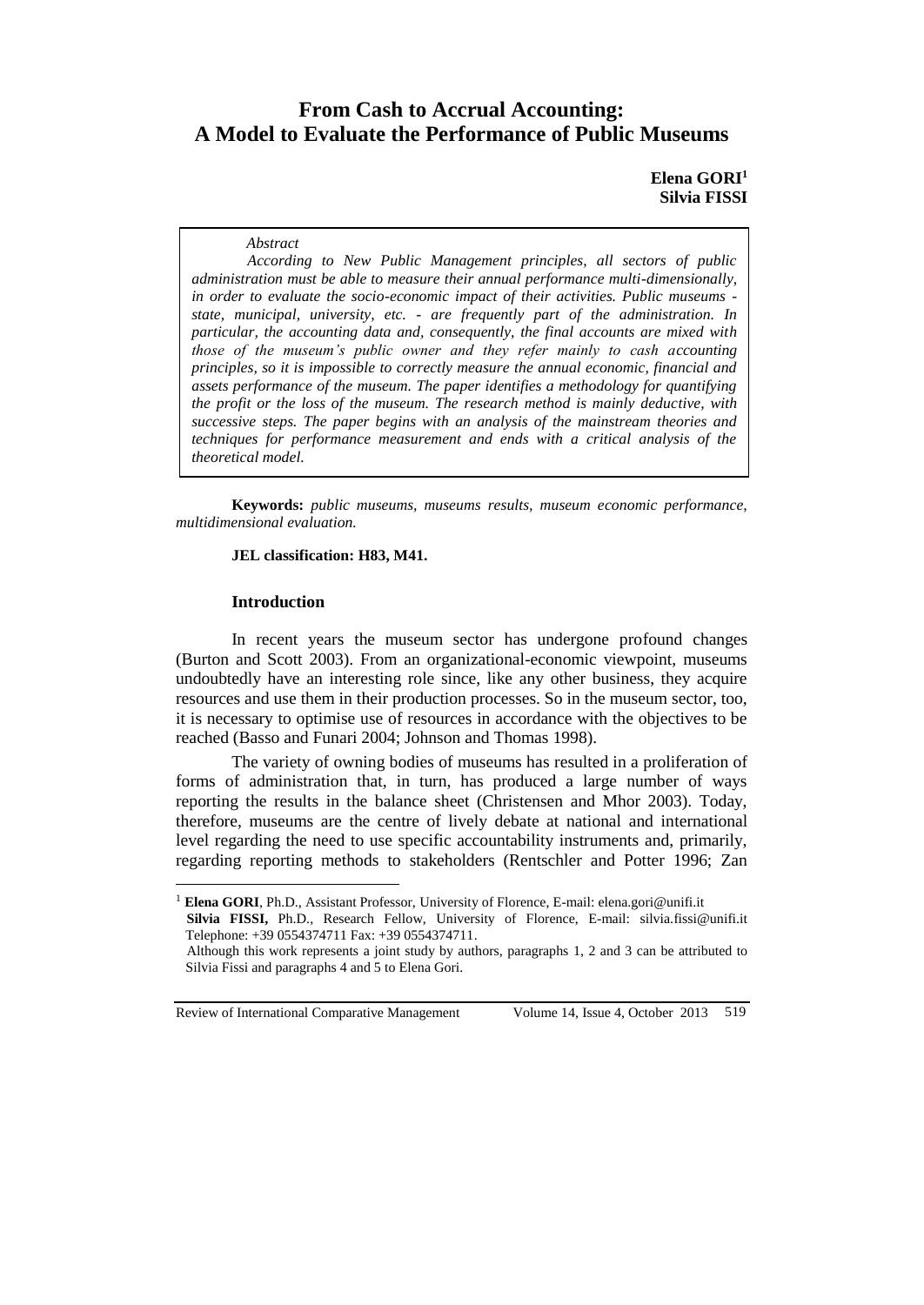2002). In recent years, there have been numerous investigations aimed at identifying instruments to improve museum accountability (Anderson 2004; Canergie and Wolnizer 1996; de Bruijn 2002; Finocchiaro Castro and Rizzo 2009; Gilhespy 1999). These have taken into account the positive correlation found between communication of museum performance and the museum's ability to attract financing and visitors (Canergie and Wolnizer 1995; Rentscheler and Potter 1996), as well as generally justifying themselves to the community. In other words, the more a museum reaches high levels of effectiveness and efficiency, the more confidence it inspires in its stakeholders (Basso and Funari 2004). Consequently it is important for museum organisations to pursue aims of management and sociocultural effectiveness and efficiency and, at the same time, to have available suitable performance measurement instruments, to facilitate the accountability process with respect to their stakeholders (Wilson, Katteulus and Hay 2001). So European museums require management and reporting systems designed around the principle of accountability (Darnell, Johnson and Thomas 1998; Throsby 1994).

These points are even more relevant if we consider the fund-raising activities of public museums. European museums have always given preference to use of public funding, as opposed to American museums where the managerial culture is deeper ingrained (Scheff and Kotler 1996). The situation is further complicated by recent trends of reducing public spending (Maddison 2004). Inevitably this has affected the culture sector, with decreased resources and increased attention to the ways of finding and using resources (Jaffry and Apostolakis 2011). Nonetheless, despite public spending cuts, the use of public resources to finance publicly owned museums remains considerable (Fedeli and Santoni 2006). It is justified by the need to promote culture and make it available to all levels of society (Baumol and Bowen 1966; Heilbrun and Gray 1993). In practice, these museums receive funds both for general running costs, but often also to cover losses. This is a disincentive in improving managerial performance (Camarero, Garrido and Vicente 2011).

In the light of the above, a need emerges to measure public museum performance from a business management viewpoint. However, give the wide variety of legal status of public museums and, above all, their lack of accounting independence, it is clear that we are facing an authentic accounting dilemma.

#### **1. Theoretical framework**

In spite of the importance of studying the museum sector from a business administration viewpoint, attention from the literature is fairly recent (Feldstein 1991; Jackson 1988; Jhonson and Thomas 1998; Peacock and Godfrey 1974), due to difficulties in measuring performance of non-profit bodies, as well as the variety of museum outputs (Ames 1997). In particular, Jackson (1988) presented a cost function for a museum, Bailey and Falconer (1998) evaluated the marginal costs,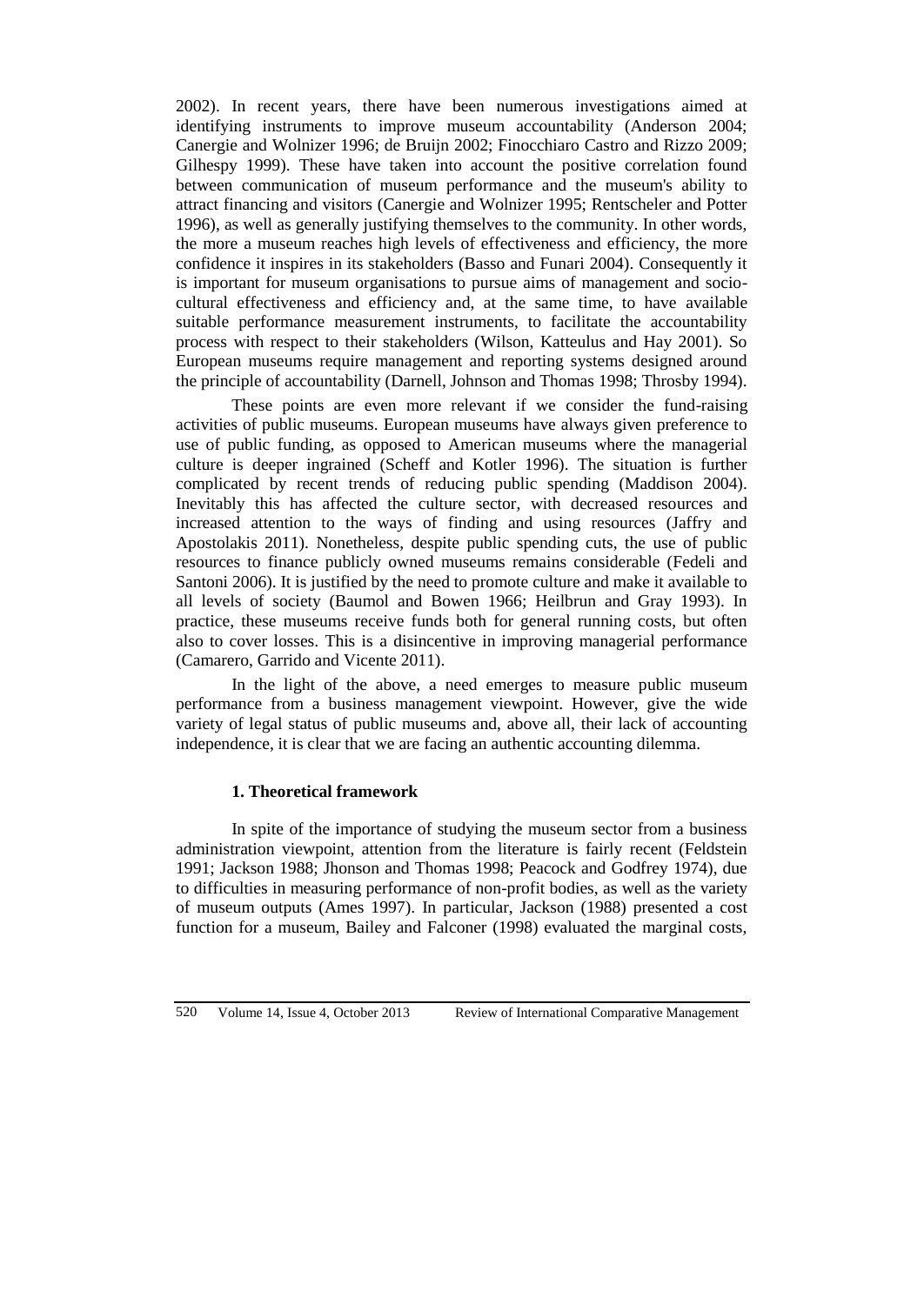and Martin (1995) estimated the added value of a museum, while Lucsetich and Partridge (1997) focused on the demand for museum services.

Museum performance measurement systems are based on multiple indicators that aim to highlight both qualitative and quantitative-financial aspects (Turbide and Laurin 2009). Recently Zorloni (2010) underlined the need to implement performance measurement systems also in the museum sector. Yet despite every effort, there are still significant difficulties in evaluating cost saving, effectiveness and efficiency levels reached by these organisations (Paulus 2003). The cost saving level measures the ability to achieve the maximum result by minimizing resources, or costs. The effectiveness measures the degree to which a predetermined object or target is met and it is determined without reference to cost but only referring to objectives or target. By contrast, the efficiency measures the relative amount of inputs used to achieve a given level of output. In other words, efficiency measures the capacity of "doing the thing right," while effectiveness is referred to "doing the right thing."

These difficulties in performance measures are related to the particularity of the museums' activities, as their functions are wider than the ones of others nonprofit organisations (Glasser and Grace 1980). Camarero, Garrido and Vicente (2011) highlighted that between museums there are many differences in performance as they found that organizational size influences innovations in museums as well as its impact on museums' economic market and social performance.

The New Public Management principles have introduced changes in governance models and increased community requirements, which have given cause to reflect on methodologies for analysing management data (Pollit and Bouckaert 2011). As far as analysis of museum performance is concerned, a need has been noted for measuring their financial and non-financial performance (Panozzo 2000), to achieve synergy between institutional aims and their business dimension, without the latter prevailing (Bryan, Munday and Bevins 2012). In other words, public museums must also aim for a economic balance, which can be verified through analysis of revenue and expenses, income and cost and assets and liabilities of their capital (Christensen and Mohr 2003; Prieto-Rodrìguez and Fernandez-Blanco 2006). This area, therefore, must be measured and evaluated using accrual accounting system, since we cannot control or optimise a value we have not measured and which is consequently unknown. The accrual basis accounting is system of accounting based on the accrual principal, under which revenue is recognized (recorded as income) when earned, and expenses are recognized (recorded as cost) when incurred. This accounting system is generally opposite to the cash accounting one. According to this method, income is recorded when cash is received, and expenses are recorded when cash is paid out, it is simpler than the accrual basis accounting, but this method does not know the value of goods and services produced (income) and the value of those employed (costs). The cash accounting system highlights only the cash result as difference between receipt and payment of money. Instead the accrual accounting system is able to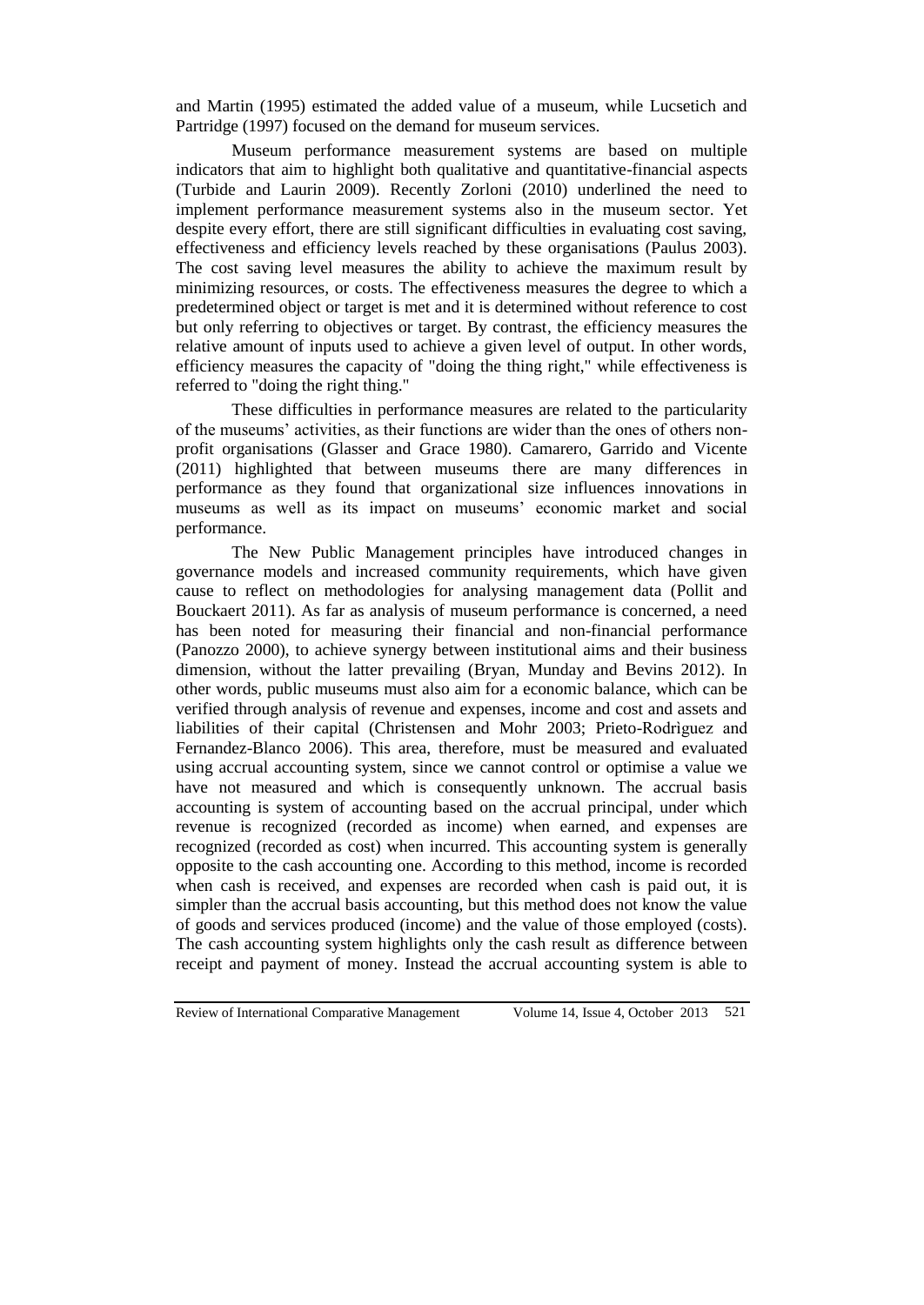determine the cash result, the profit that is realized when the amount of revenue gained from the activity exceeds the expenses, costs and taxes needed to sustain the activity, or on the contrary the loss if costs exceed income. In other words, accrual accounting method provides a more accurate picture of the museum's current condition, but its relative complexity makes it more expensive to implement. The need for this method arose out of the increasing complexity of museum activity and a desire for more accurate financial information.

In general, non-national public museums follow the informationaccounting system used by their local administration. Normally, given their connection to the public administration, they only prepare budgets and reports of a cash based accounting nature. Weil (2005) proposes a system of measurement based on four dimensions - ability to clearly define strategy, ability to find and coordinate resources necessary to pursue those aims, capacity to use resources effectively and, lastly, managerial ability in managing the museum efficiently. The concept is not new. Orr (1973) had already stated that performance measurement should consider both the continuous process of transforming resources into 'good' services, and their impact on stakeholders. Other authors, discussing a multidimensional performance measurement system, underline the need to monitor financial, economic and assets aspects in order to verify the "state of health" of a museum organisation (Basso and Funari, 2004).

Some studies have noted the difficulty in finding information on publiclyowned museums since, often, data is mixed in with the accounts of the public authority or body to which they belong (Basso and Funari, 2004). An absence of standardised performance measuring systems makes it currently impossible to compare public museum results (Larkin and Di Tommaso 2003). It therefore appears essential that public museums prepare accounts, even if not expressly required, in order to provide information on financial, economic and assets results obtained and thus to be able to measure management performance (Carnegie and West 2005).

Given the above considerations, is it possible to determine the year result (profit or loss) of museums that use a cash based accounting system? The aim of this article is to develop a proposal for determining these results using a standardised system.

#### **3. Methods**

Although much literature has been produced on the subject of museums, no studies have been found regarding the issue that this article intends to resolve, that is, the measurement of economic-asset results of public museums. The majority of studies, in fact, have other objectives. Frequently, as our review of the literature above shows, they concentrate on the need for adequate social accountability, or performance measurement, or they propose planning and control systems specifically designed for museums.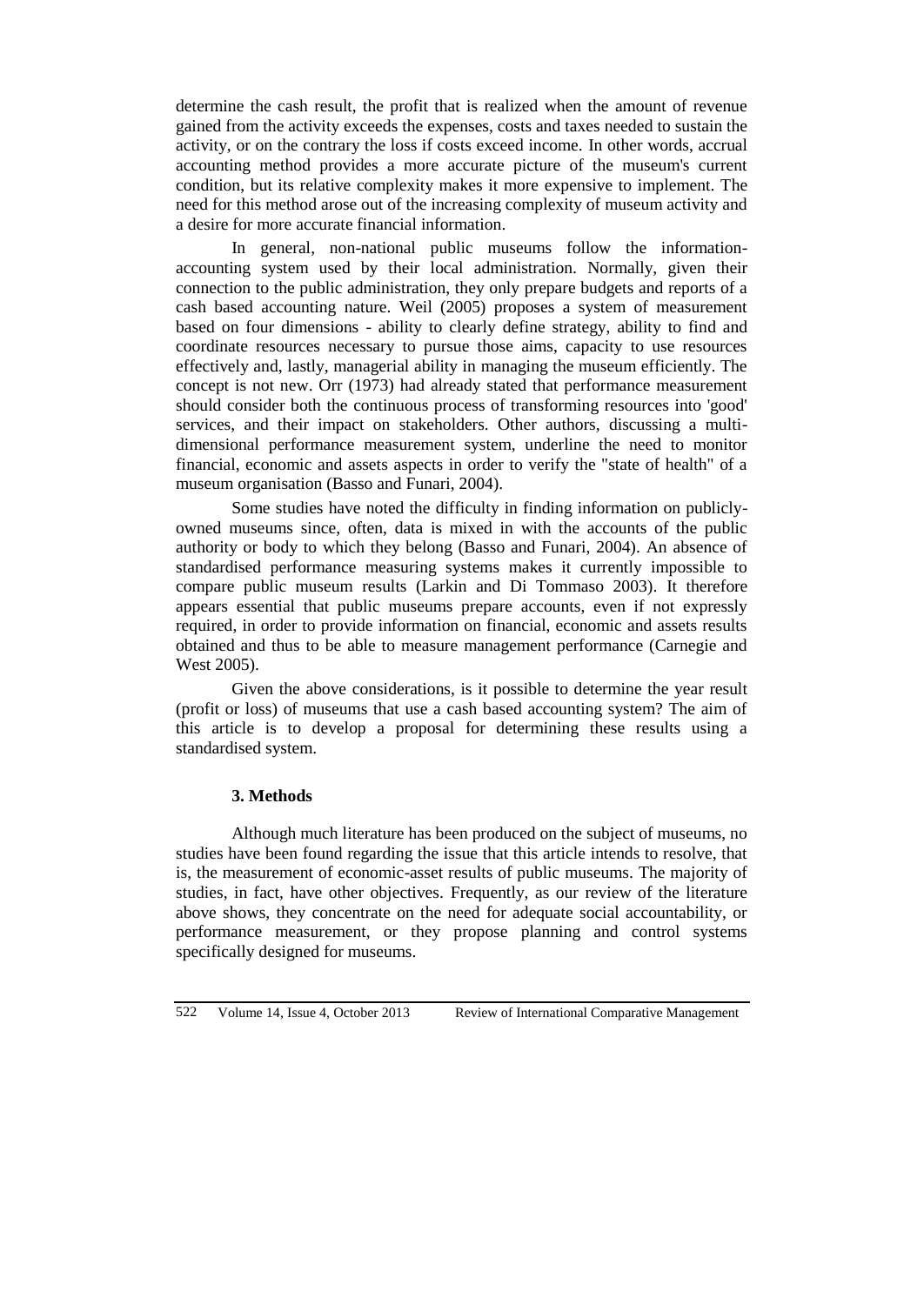Our research, therefore, is of an exploratory nature. Primarily it is a theoretical exploration, following a process of knowledge generation through logical deduction. At the same time, it is hybrid, in that it combines abstract construction of theories with observation of the reality studied. This hybrid exploration might be conceived as a work method that increases knowledge through a "theoretical realism", or through an attempt to conceptualise, based on the facts. The exploratory and explanatory acts intermingle, creating a circular process that moves between exploration and explanation (Glaser and Strauss 1967).

The method used, as mentioned, is deductive. Research was carried out in successive steps.

Firstly, in order to use an accrual basis principle accounting system, instead of a cash basis principle one, typically used by its public authority owners, a special reconciliation statement was offered to assist in accounts preparation during the shift between the two methods. On this subject, it was found useful to begin by outlining the types of financial expenses incurred by museums in a special chart, so they can be attributed to the correct activities and services.

Secondly, a profit-and-loss form was supplied, into which the museum entered revenue and expense amounts, in order to obtain net results for the year.

Lastly, a statement of assets and liabilities was prepared, containing asset and liabilities values for the museum.

# **4. A proposal for standardised analysis of economic-asset results in public museums**

Very frequently the public museum is considered, within the accounting context of its owning public authority or body, as an administrative cost centre that manages resources and provides services. However, "two logical steps" are necessary to establish the end year result.

Firstly, we must identify the entries relating, directly or indirectly, to museum revenue and expenses within the accounts of the owning body. Revenue entries are easily identifiable, for example, income deriving from tickets, from the bookshop or any external contributions. Entries for expenses, on the other hand, are often confused in the main accounts, e.g. expenses deriving from the museum's utilities, and need to be extrapolated and attributed to the administrative cost centre, by using an adequate basis of division (Zan 2000).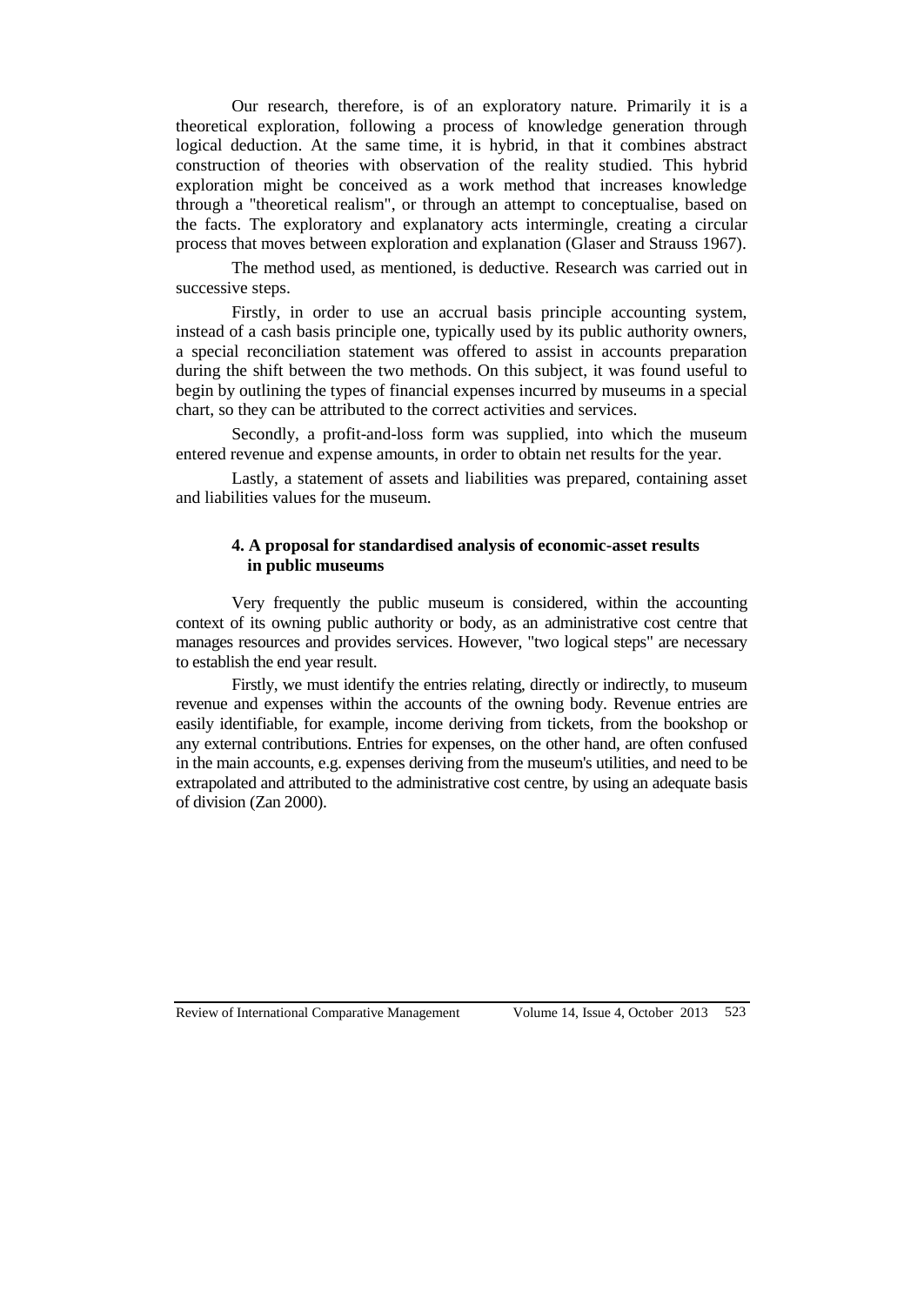To this end, it is useful to reclassify expenses according to type of activity/service offered by the museum (Table 1):

| <b>Institutional museum activities</b>                                             |
|------------------------------------------------------------------------------------|
| A) Core institutional activities                                                   |
| A1) Care and conservation of collections                                           |
| Conservation (prevention, maintenance and restoration)                             |
| New acquisitions                                                                   |
| Documentation and cataloguing                                                      |
| Scientific research                                                                |
| Loans for exhibitions or research                                                  |
| A2) Permanent exhibitions and exploitation of collections                          |
| Museological design                                                                |
| Room layout                                                                        |
| Choice and order of collections                                                    |
| Exhibition set-up                                                                  |
| Education (guided tours and educational workshops), free and paid                  |
| B) Other institutional activities                                                  |
| Temporary exhibitions                                                              |
| Special events (video, film programmes, etc.)                                      |
| Seminars and workshops                                                             |
| Publications                                                                       |
| Scientific excursions                                                              |
| Library and sound archives                                                         |
| C) Other institutional activities with cultural aims                               |
| Online ticket sales                                                                |
| Paid multimedia services                                                           |
| Third party use of rooms for cultural activities                                   |
| Reproduction and duplication services (video, photo, etc.)                         |
| Permission to use cultural assets and collections for which museum holds copyright |
| Consulting (bibliographic, archival, restoration, etc.)                            |
| Other activities/services                                                          |
| D) Museum commercial activities                                                    |
| Bar/café/restaurant                                                                |
| Bookshop/gadget shop                                                               |
| Other paid activities/services (play area, supervised areas, wardrobe, car park)   |
| E) Reception services                                                              |
| <b>Tickets</b>                                                                     |
| Information and booking                                                            |
| Welcome or information point for visit planning                                    |
| Kids' play area (free)                                                             |
| Reception for diversely able visitors                                              |
| Supervised areas and wardrobe (free)                                               |
| Car park (free)                                                                    |
|                                                                                    |

**Table 1**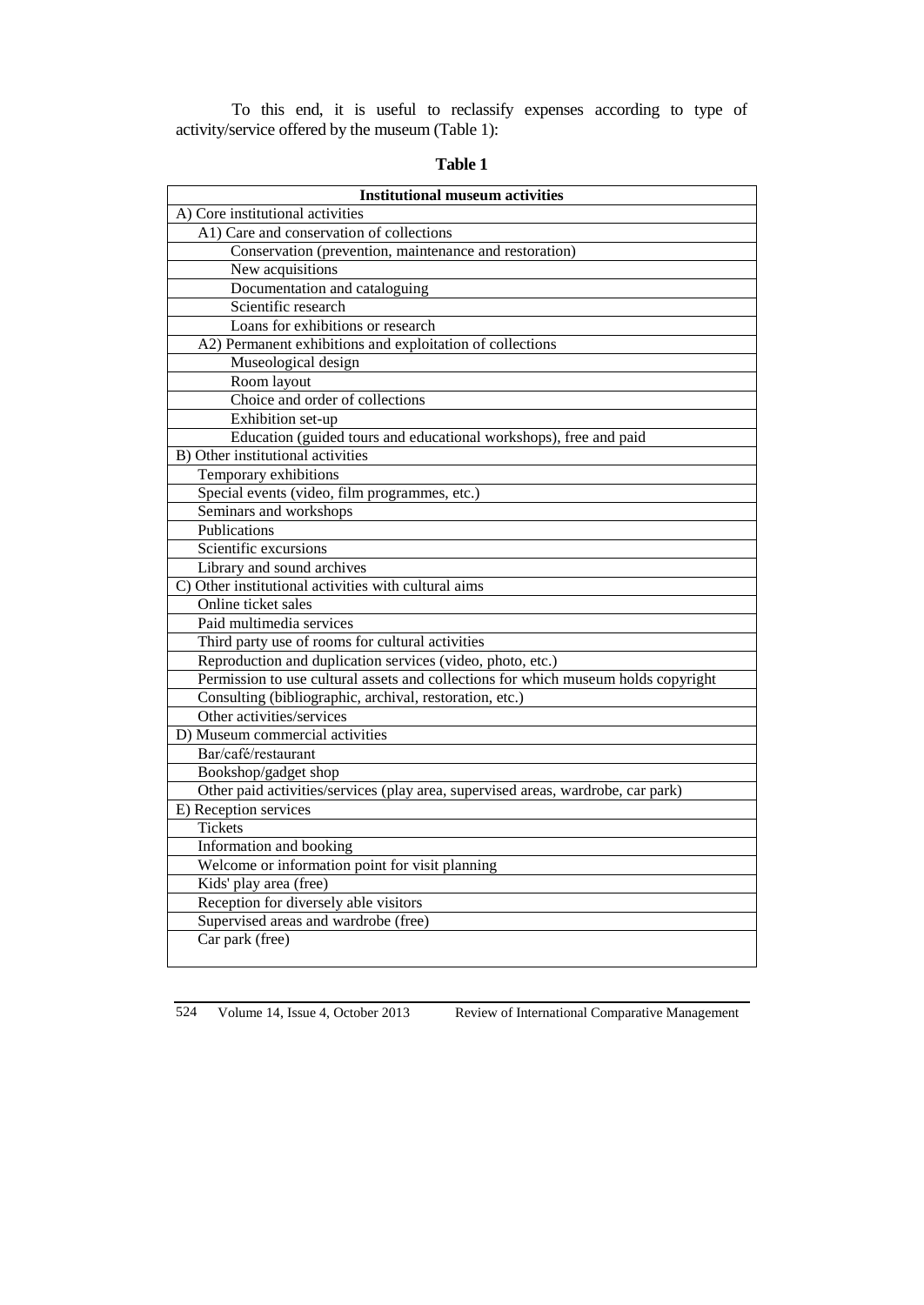| <b>Institutional museum activities</b>                                              |
|-------------------------------------------------------------------------------------|
| F) Security and hygiene services                                                    |
| Security                                                                            |
| Museum attendants                                                                   |
| Cleaning                                                                            |
| G) Administrative, fund raising, ICT and marketing activities                       |
| Accounting and control, personnel management                                        |
| Marketing, communication and information (publications, information material, etc.) |
| Fundraising                                                                         |
| ICT (website creation and management, etc.)                                         |

The next logical step is reinterpreting accounting data according to the principle of accrual based accounting. We must therefore take the cash values found in the museum's cost centre and register them according to accrual accounting. To carry out this transition from cash to accrual accounting, a specially designed reconciliation statement is extremely useful (Table 2).

In general, current cash based operations go to forming revenue and expenses for the year, while capital operations affect above all investments and disinvestments. Payables (debts that must be paid off within a given period) and receivables (debts owed to the company), on the other hand, are influenced by current and capital residual management.

Table 2 shows the reconciliation statement form with its two sections - one for revenue and one for expenses. Each section has three parts, corresponding to the three steps necessary for reaching an accrual analysis of cash data.

The first part of the form lists in detail financial accounting categories, correlated to the revenue and expenses reclassified according to activities and services managed by the museum. In this way, one can "pass" from a cash accounting system to an accruals-based system, as the values are related to the year's assessments and commitments and to residuals of previous years.

The second part of the form concerns the adjustment and integration of financial data and has five columns: two for deferrals (initial and final), two for accruals (initial and final) and one for residual adjustments. Deferrals measure income and costs receipt or paid but not sold or purchased, while accruals are income and costs not receipt or paid bud already sold or purchased. In this step it is important to identify the gap between recording the cause of an action (sale or purchase – accrual basis) and its result (payment or receipt of money – cash basis).

Lastly, the third part of each section of the form indicates the attribution profit-and-loss or assets and liabilities - of values obtained applying the accruals-based principle. This is made easier by the use of alphanumeric codes corresponding to specific categories of profit-and-loss or statement of assets and liabilities.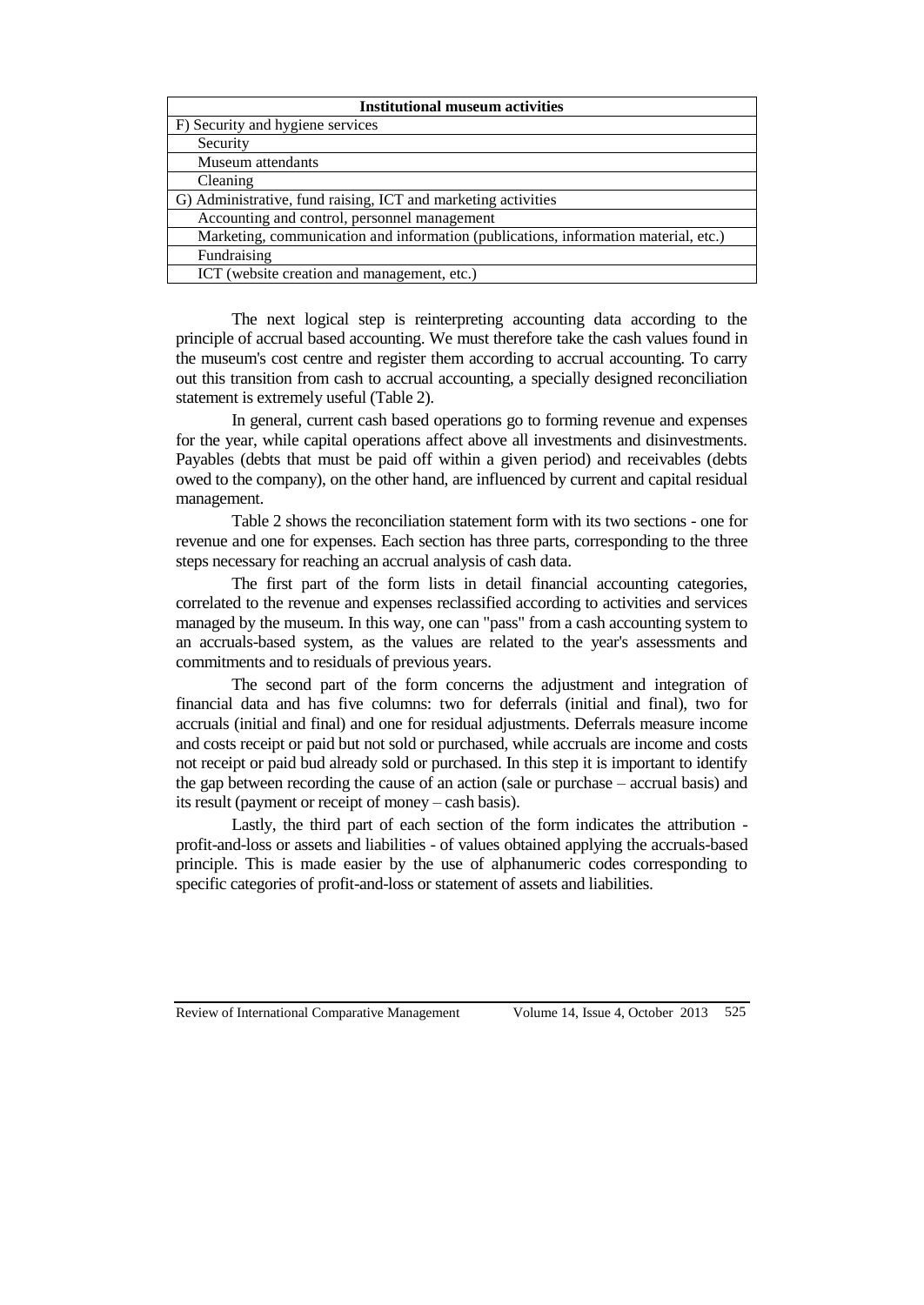|                                                  |             | Deferrals         |                   | Accruals            |        | Other<br>adjustments |      | Profit-and-  |      | statement of assets and |      |         |
|--------------------------------------------------|-------------|-------------------|-------------------|---------------------|--------|----------------------|------|--------------|------|-------------------------|------|---------|
| Revenues by area                                 | Cash-based  |                   |                   |                     |        |                      |      | <b>SSO</b>   |      | <b>liabilities</b>      |      |         |
|                                                  | assessments | <b>Luith</b><br>Ŧ | <u>Final</u><br>Φ | <u>Initial</u><br>Ξ | Ē<br>Φ | of financ. results   | Ref. | <b>Total</b> | Ref. | <b>Credit</b>           | Ref. | Deficit |
| Revenues from care and conservation              |             |                   |                   |                     |        |                      |      |              |      |                         |      |         |
| <b>Current revenues</b>                          |             |                   |                   |                     |        |                      |      |              |      |                         |      |         |
| Public and private funding for current           |             |                   |                   |                     |        |                      |      |              |      |                         |      |         |
| expenses                                         |             |                   |                   |                     |        |                      |      |              |      |                         |      |         |
| Fees for study loans or sale of fixed assets     |             |                   |                   |                     |        |                      |      |              |      |                         |      |         |
| Other current revenues                           |             |                   |                   |                     |        |                      |      |              |      |                         |      |         |
| Capital account revenues                         |             |                   |                   |                     |        |                      |      |              |      |                         |      |         |
| Public and private funding for capital account   |             |                   |                   |                     |        |                      |      |              |      |                         |      |         |
| Sale of fixed assets dedicated to the activity   |             |                   |                   |                     |        |                      |      |              |      |                         |      |         |
| Other capital account revenues                   |             |                   |                   |                     |        |                      |      |              |      |                         |      |         |
| ᇢ<br>Revenues from exhibitions an                |             |                   |                   |                     |        |                      |      |              |      |                         |      |         |
| exploitation                                     |             |                   |                   |                     |        |                      |      |              |      |                         |      |         |
| <b>Current revenues</b>                          |             |                   |                   |                     |        |                      |      |              |      |                         |      |         |
| Public and private funding for current           |             |                   |                   |                     |        |                      |      |              |      |                         |      |         |
| expenses                                         |             |                   |                   |                     |        |                      |      |              |      |                         |      |         |
| fixed assets<br>Fees for sales of collections or |             |                   |                   |                     |        |                      |      |              |      |                         |      |         |
| Sales of entrance tickets                        |             |                   |                   |                     |        |                      |      |              |      |                         |      |         |
| Other current revenues                           |             |                   |                   |                     |        |                      |      |              |      |                         |      |         |
| Capital account revenues                         |             |                   |                   |                     |        |                      |      |              |      |                         |      |         |
| Public and private funding for capital account   |             |                   |                   |                     |        |                      |      |              |      |                         |      |         |
| Sale of fixed assets dedicated to the activity   |             |                   |                   |                     |        |                      |      |              |      |                         |      |         |
| Other capital account revenues                   |             |                   |                   |                     |        |                      |      |              |      |                         |      |         |
| Revenues from other activities                   |             |                   |                   |                     |        |                      |      |              |      |                         |      |         |
|                                                  |             |                   |                   |                     |        |                      |      |              |      |                         |      |         |

# **Table 2-The reconciliation statement**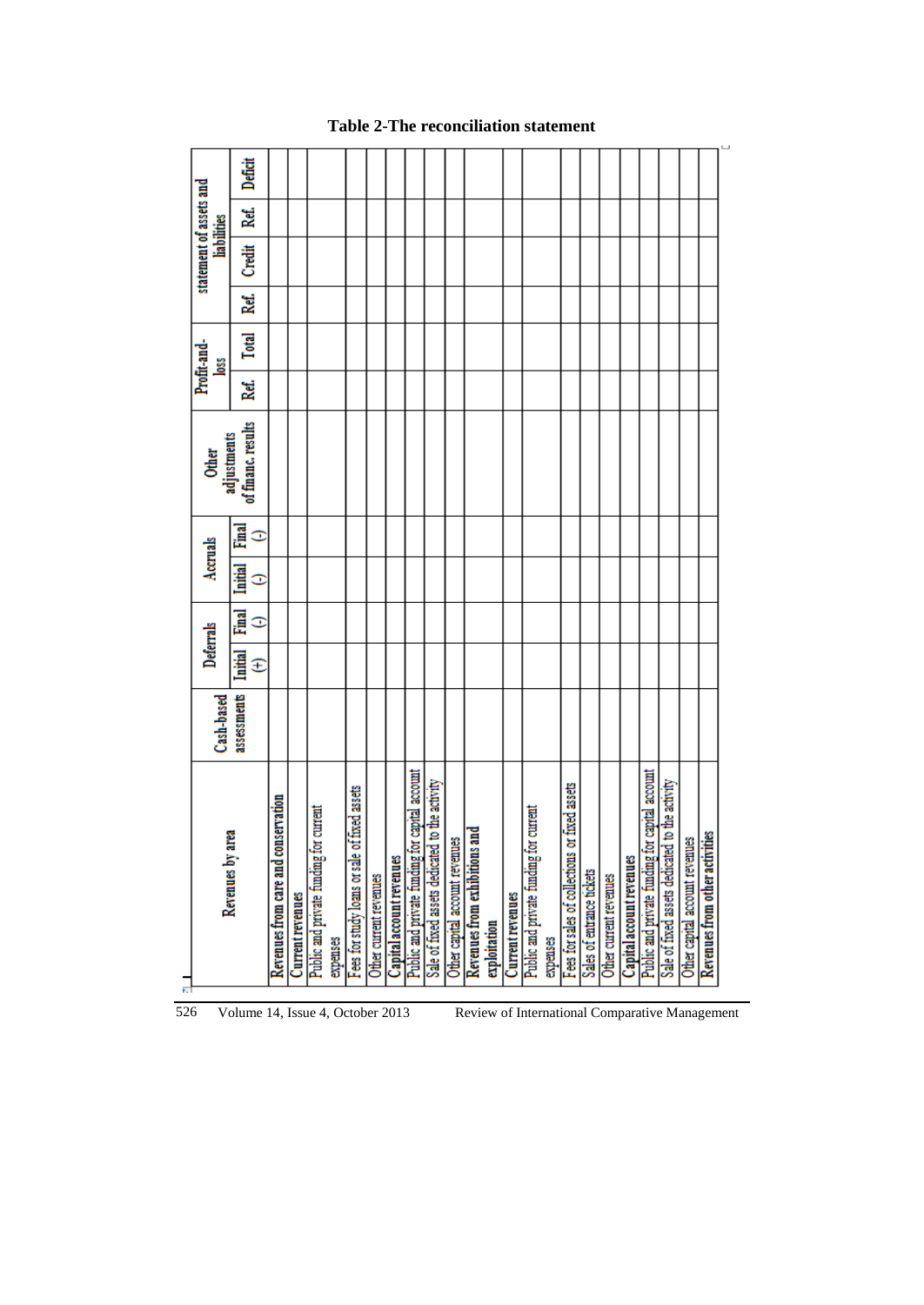|                                                   | Cash-based  | Deferrals           |        | Accruals            |        | adjustments<br><b>Other</b> |      | Profit-and-<br><b>Joss</b> |      | statement of assets and | <b>liabilities</b> |         |
|---------------------------------------------------|-------------|---------------------|--------|---------------------|--------|-----------------------------|------|----------------------------|------|-------------------------|--------------------|---------|
| Revenues by area                                  | assessments | <b>Initial</b><br>E | Ē<br>Ξ | <b>Initial</b><br>Ξ | Ē<br>○ | of financ. results          | Ref. | <b>Total</b>               | Ref. | Credit                  | Ref.               | Deficit |
| <b>Current revenues</b>                           |             |                     |        |                     |        |                             |      |                            |      |                         |                    |         |
| Public and private funding for current            |             |                     |        |                     |        |                             |      |                            |      |                         |                    |         |
| expenses                                          |             |                     |        |                     |        |                             |      |                            |      |                         |                    |         |
| Fees for sales of collection or fixed assets      |             |                     |        |                     |        |                             |      |                            |      |                         |                    |         |
| Other current revenues                            |             |                     |        |                     |        |                             |      |                            |      |                         |                    |         |
| Capital account revenues                          |             |                     |        |                     |        |                             |      |                            |      |                         |                    |         |
| account<br>Public and private funding for capital |             |                     |        |                     |        |                             |      |                            |      |                         |                    |         |
| Sale of fixed assets dedicated to the activity    |             |                     |        |                     |        |                             |      |                            |      |                         |                    |         |
| Other capital account revenues                    |             |                     |        |                     |        |                             |      |                            |      |                         |                    |         |
| Revenues from other cultural activities           |             |                     |        |                     |        |                             |      |                            |      |                         |                    |         |
| <b>Current revenues</b>                           |             |                     |        |                     |        |                             |      |                            |      |                         |                    |         |
| Public and private funding for current            |             |                     |        |                     |        |                             |      |                            |      |                         |                    |         |
| expenses                                          |             |                     |        |                     |        |                             |      |                            |      |                         |                    |         |
| Associated revenues (guided tours,<br>copyright)  |             |                     |        |                     |        |                             |      |                            |      |                         |                    |         |
| Other current revenues                            |             |                     |        |                     |        |                             |      |                            |      |                         |                    |         |
| Capital account revenues                          |             |                     |        |                     |        |                             |      |                            |      |                         |                    |         |
| account<br>Public and private funding for capital |             |                     |        |                     |        |                             |      |                            |      |                         |                    |         |
| Sale of fixed assets dedicated to the activity    |             |                     |        |                     |        |                             |      |                            |      |                         |                    |         |
| Other capital account revenues                    |             |                     |        |                     |        |                             |      |                            |      |                         |                    |         |
| Ł<br>Revenues from commercial activiti            |             |                     |        |                     |        |                             |      |                            |      |                         |                    |         |
| <b>Current revenues</b>                           |             |                     |        |                     |        |                             |      |                            |      |                         |                    |         |
| Royalties from bookshops and gadget shops         |             |                     |        |                     |        |                             |      |                            |      |                         |                    |         |
| Royalties from services                           |             |                     |        |                     |        |                             |      |                            |      |                         |                    |         |
| Other current revenues                            |             |                     |        |                     |        |                             |      |                            |      |                         |                    |         |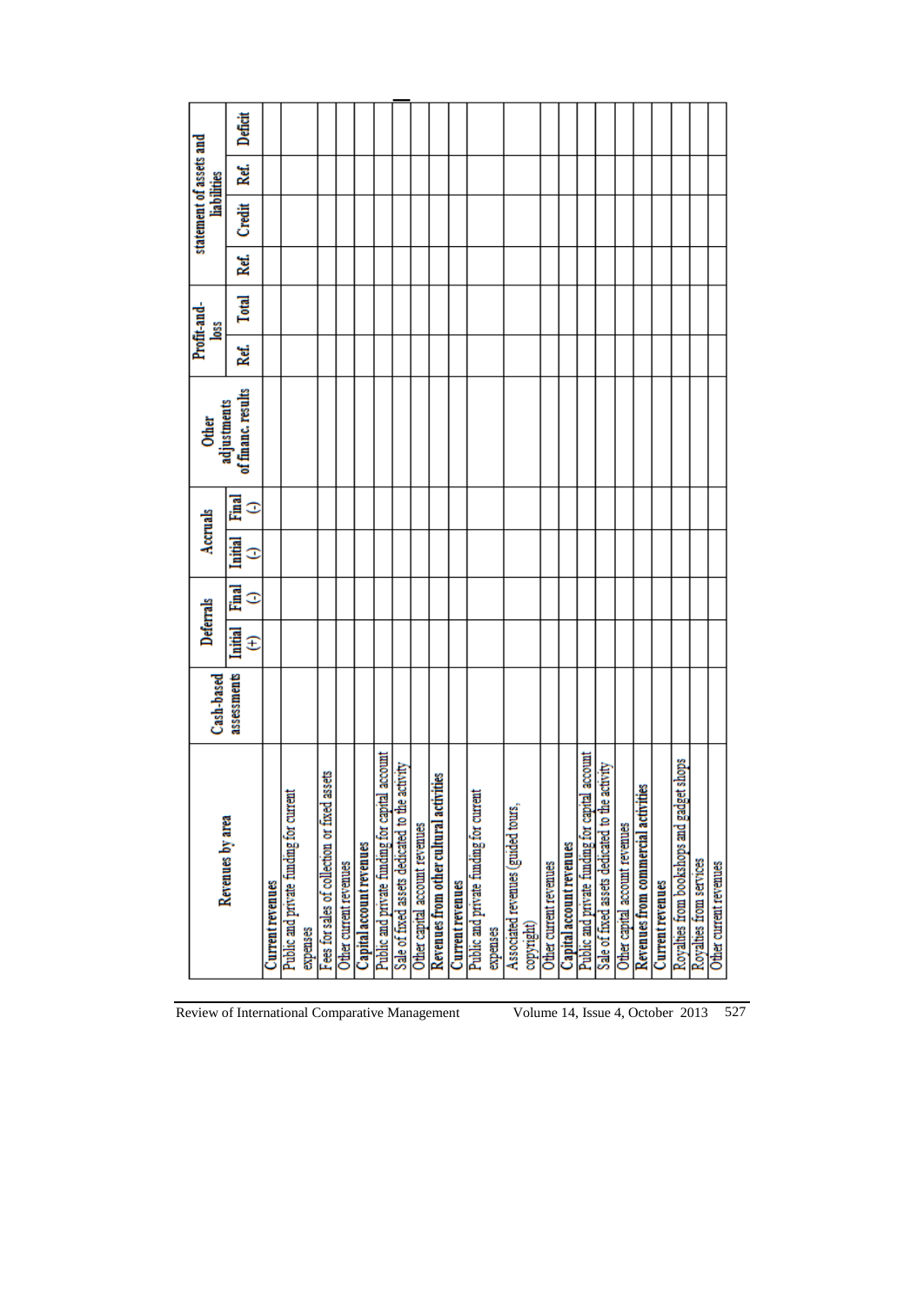|                                                | Cash-based  |                    | Deferrals         |                   | Accruals | Other<br>adjustments |     | Profit-and-<br>Ľ |     | statement of assets and | <b>liabilities</b> |         |
|------------------------------------------------|-------------|--------------------|-------------------|-------------------|----------|----------------------|-----|------------------|-----|-------------------------|--------------------|---------|
| Revenues by area                               | assessments | <b>Little</b><br>Ŧ | <b>Final</b><br>Ξ | <b>Exite</b><br>Ξ | ē<br>o   | of financ. results   | Rď. | <b>Total</b>     | kď. | Ğ                       | Ref.               | Deficit |
| Capital account revenues                       |             |                    |                   |                   |          |                      |     |                  |     |                         |                    |         |
| Sale of fixed assets dedicated to the activity |             |                    |                   |                   |          |                      |     |                  |     |                         |                    |         |
| Other capital account revenues                 |             |                    |                   |                   |          |                      |     |                  |     |                         |                    |         |
| Revenues from supporting activities            |             |                    |                   |                   |          |                      |     |                  |     |                         |                    |         |
| Capital account revenues                       |             |                    |                   |                   |          |                      |     |                  |     |                         |                    |         |
| Sale of fixed assets dedicated to the activity |             |                    |                   |                   |          |                      |     |                  |     |                         |                    |         |
| Other capital account revenues                 |             |                    |                   |                   |          |                      |     |                  |     |                         |                    |         |
| Revenues from financial activities             |             |                    |                   |                   |          |                      |     |                  |     |                         |                    |         |
| <b>Current revenues</b>                        |             |                    |                   |                   |          |                      |     |                  |     |                         |                    |         |
| Interest moome                                 |             |                    |                   |                   |          |                      |     |                  |     |                         |                    |         |
| Other current revenues                         |             |                    |                   |                   |          |                      |     |                  |     |                         |                    |         |
| Capital account revenues                       |             |                    |                   |                   |          |                      |     |                  |     |                         |                    |         |
| Loans and other medium/long term debts         |             |                    |                   |                   |          |                      |     |                  |     |                         |                    |         |
| Other capital account revenues                 |             |                    |                   |                   |          |                      |     |                  |     |                         |                    |         |
| <b>Extraordinary revenue</b>                   |             |                    |                   |                   |          |                      |     |                  |     |                         |                    |         |
| General total - revenues                       |             |                    |                   |                   |          |                      |     |                  |     |                         |                    |         |
| Write-down of assets                           |             |                    |                   |                   |          |                      |     |                  |     |                         |                    |         |
| Contingent assets                              |             |                    |                   |                   |          |                      |     |                  |     |                         |                    |         |
| Fixed assets internal manufacturing            |             |                    |                   |                   |          |                      |     |                  |     |                         |                    |         |
| Change in inventories                          |             |                    |                   |                   |          |                      |     |                  |     |                         |                    |         |
| Balance surplus                                |             |                    |                   |                   |          |                      |     |                  |     |                         |                    |         |
|                                                |             |                    |                   |                   |          |                      |     |                  |     |                         |                    |         |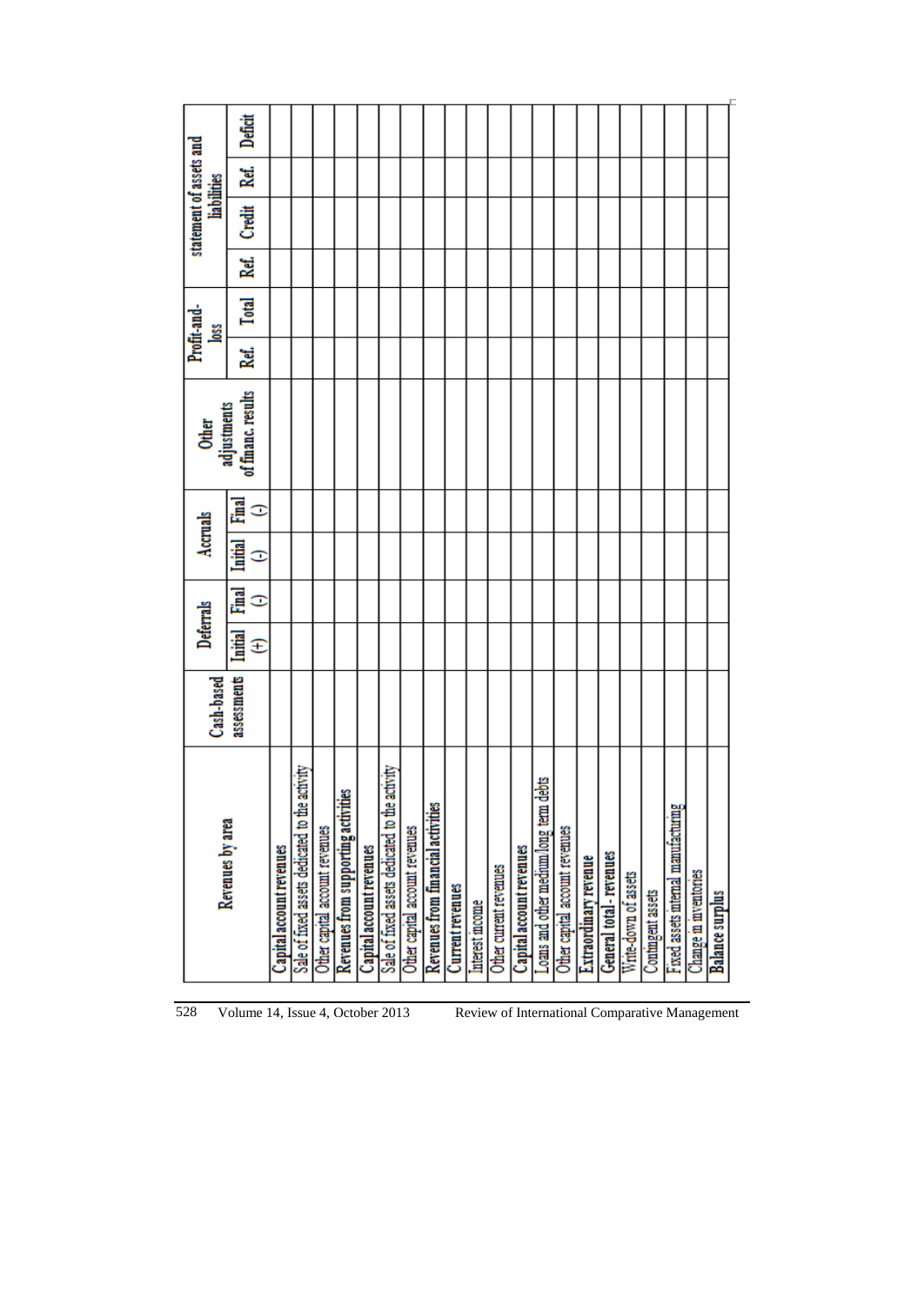| Expenditure by area                                     | Cash-based  | Deferrals      |       | Accruals       |              | Other<br>adjustments<br>of financial<br>results |    | Profit-and-<br>Ľ |      | statement of assets and<br><b>liabilities</b> |      |         |
|---------------------------------------------------------|-------------|----------------|-------|----------------|--------------|-------------------------------------------------|----|------------------|------|-----------------------------------------------|------|---------|
|                                                         | Commitments | <b>Initial</b> | Final | <b>Initial</b> | <b>Final</b> |                                                 | 2ď | <b>Total</b>     | Ref. | Credit                                        | Ref. | Deficit |
| 5<br>Expenditure for care and conserva                  |             |                |       |                |              |                                                 |    |                  |      |                                               |      |         |
| Current expenditure                                     |             |                |       |                |              |                                                 |    |                  |      |                                               |      |         |
| Ordinary maintenance                                    |             |                |       |                |              |                                                 |    |                  |      |                                               |      |         |
| Fees payable                                            |             |                |       |                |              |                                                 |    |                  |      |                                               |      |         |
| Consumer goods                                          |             |                |       |                |              |                                                 |    |                  |      |                                               |      |         |
| Misc. services                                          |             |                |       |                |              |                                                 |    |                  |      |                                               |      |         |
| Other expenditure                                       |             |                |       |                |              |                                                 |    |                  |      |                                               |      |         |
| Capital account expenditure                             |             |                |       |                |              |                                                 |    |                  |      |                                               |      |         |
| Purchase of fixed assets                                |             |                |       |                |              |                                                 |    |                  |      |                                               |      |         |
| ration<br>Extraordinary maintenance and restor          |             |                |       |                |              |                                                 |    |                  |      |                                               |      |         |
| Other expenditure                                       |             |                |       |                |              |                                                 |    |                  |      |                                               |      |         |
| ploitation<br><b>Expenditure for exhibitions and ex</b> |             |                |       |                |              |                                                 |    |                  |      |                                               |      |         |
| <b>Current</b> expenditure                              |             |                |       |                |              |                                                 |    |                  |      |                                               |      |         |
| Ordinary maintenance                                    |             |                |       |                |              |                                                 |    |                  |      |                                               |      |         |
| Fees payable                                            |             |                |       |                |              |                                                 |    |                  |      |                                               |      |         |
| thoms<br>Consumer goods for mounting exhibi             |             |                |       |                |              |                                                 |    |                  |      |                                               |      |         |
| Misc. services                                          |             |                |       |                |              |                                                 |    |                  |      |                                               |      |         |
| Other expenditure                                       |             |                |       |                |              |                                                 |    |                  |      |                                               |      |         |
| Capital account expenditure                             |             |                |       |                |              |                                                 |    |                  |      |                                               |      |         |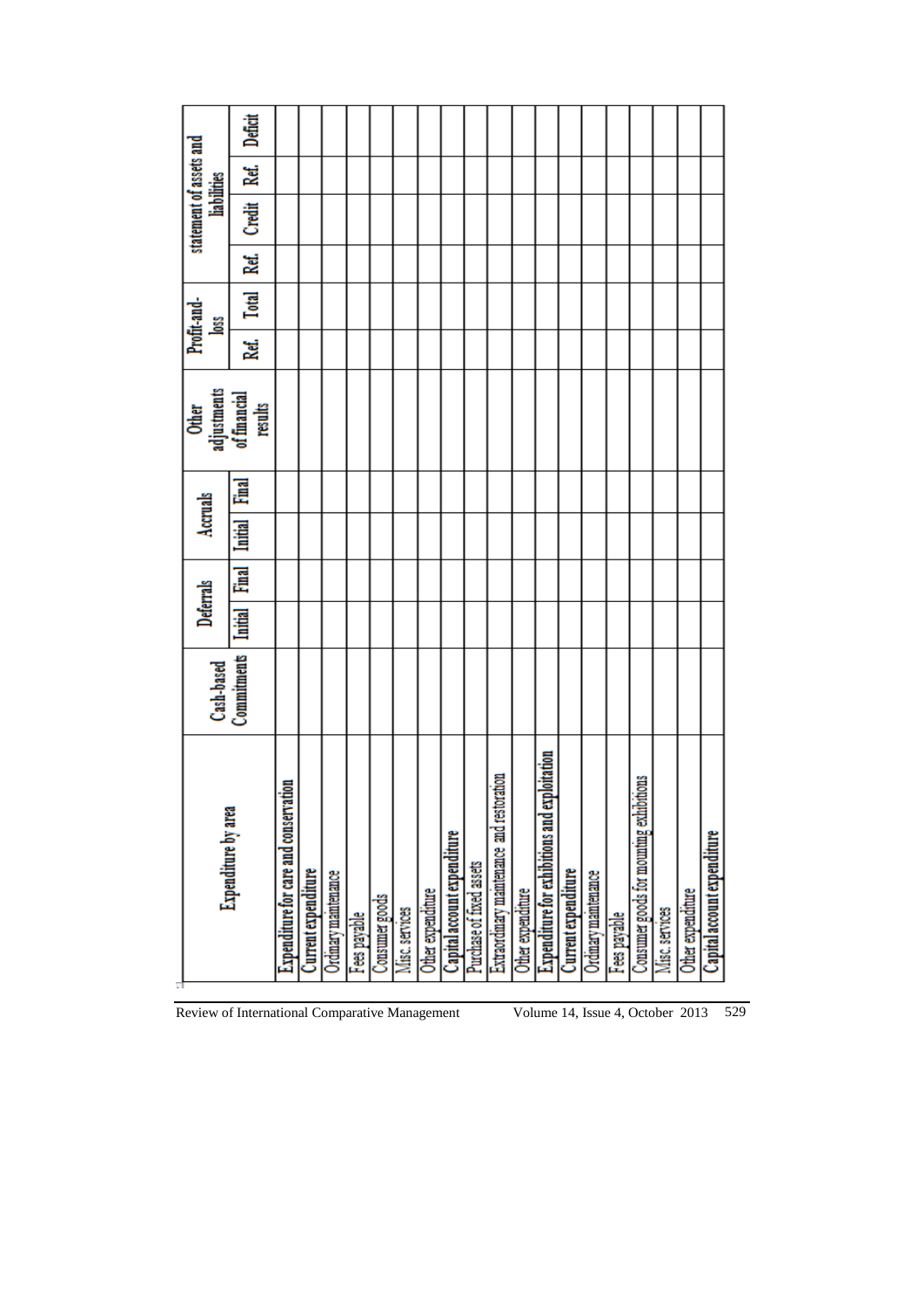|                                              | Cash-based  | Deferrals      |              | Accruals       |       | Other<br>adjustments    |      | Profit-and-<br><b>Joss</b> |      | statement of assets and<br>liabilities |      |         |
|----------------------------------------------|-------------|----------------|--------------|----------------|-------|-------------------------|------|----------------------------|------|----------------------------------------|------|---------|
| <b>Expenditure by area</b>                   | Commitments | <b>Initial</b> | <b>Final</b> | <b>Initial</b> | Final | of financial<br>results | Ref. | Total                      | Ref. | Čredit                                 | Ref. | Deficit |
| Purchase of fixed assets                     |             |                |              |                |       |                         |      |                            |      |                                        |      |         |
| Extraordinary maintenance and restoration    |             |                |              |                |       |                         |      |                            |      |                                        |      |         |
| Other expenditure                            |             |                |              |                |       |                         |      |                            |      |                                        |      |         |
| <b>Expenditure for other activities</b>      |             |                |              |                |       |                         |      |                            |      |                                        |      |         |
| <b>Current</b> expenditure                   |             |                |              |                |       |                         |      |                            |      |                                        |      |         |
| Ordinary maintenance                         |             |                |              |                |       |                         |      |                            |      |                                        |      |         |
| Fees payable                                 |             |                |              |                |       |                         |      |                            |      |                                        |      |         |
| Consumer goods                               |             |                |              |                |       |                         |      |                            |      |                                        |      |         |
| Misc. services                               |             |                |              |                |       |                         |      |                            |      |                                        |      |         |
| Other expenditure                            |             |                |              |                |       |                         |      |                            |      |                                        |      |         |
| Capital account expenditure                  |             |                |              |                |       |                         |      |                            |      |                                        |      |         |
| Purchase of fixed assets                     |             |                |              |                |       |                         |      |                            |      |                                        |      |         |
| Extraordinary maintenance and restoration    |             |                |              |                |       |                         |      |                            |      |                                        |      |         |
| Scientific cooperation mid-long term         |             |                |              |                |       |                         |      |                            |      |                                        |      |         |
| Other expenditure                            |             |                |              |                |       |                         |      |                            |      |                                        |      |         |
| Expenditure for other cultural activities    |             |                |              |                |       |                         |      |                            |      |                                        |      |         |
| <b>Current expenditure</b>                   |             |                |              |                |       |                         |      |                            |      |                                        |      |         |
| Ordinary maintenance on fixed assets         |             |                |              |                |       |                         |      |                            |      |                                        |      |         |
| Fees payable                                 |             |                |              |                |       |                         |      |                            |      |                                        |      |         |
| Consumer goods                               |             |                |              |                |       |                         |      |                            |      |                                        |      |         |
| Misc. services                               |             |                |              |                |       |                         |      |                            |      |                                        |      |         |
| Other expenditure                            |             |                |              |                |       |                         |      |                            |      |                                        |      |         |
| Capital account expenditure                  |             |                |              |                |       |                         |      |                            |      |                                        |      |         |
| Purchase of fixed assets                     |             |                |              |                |       |                         |      |                            |      |                                        |      |         |
| assets<br>Extraordinary maintenance of fixed |             |                |              |                |       |                         |      |                            |      |                                        |      |         |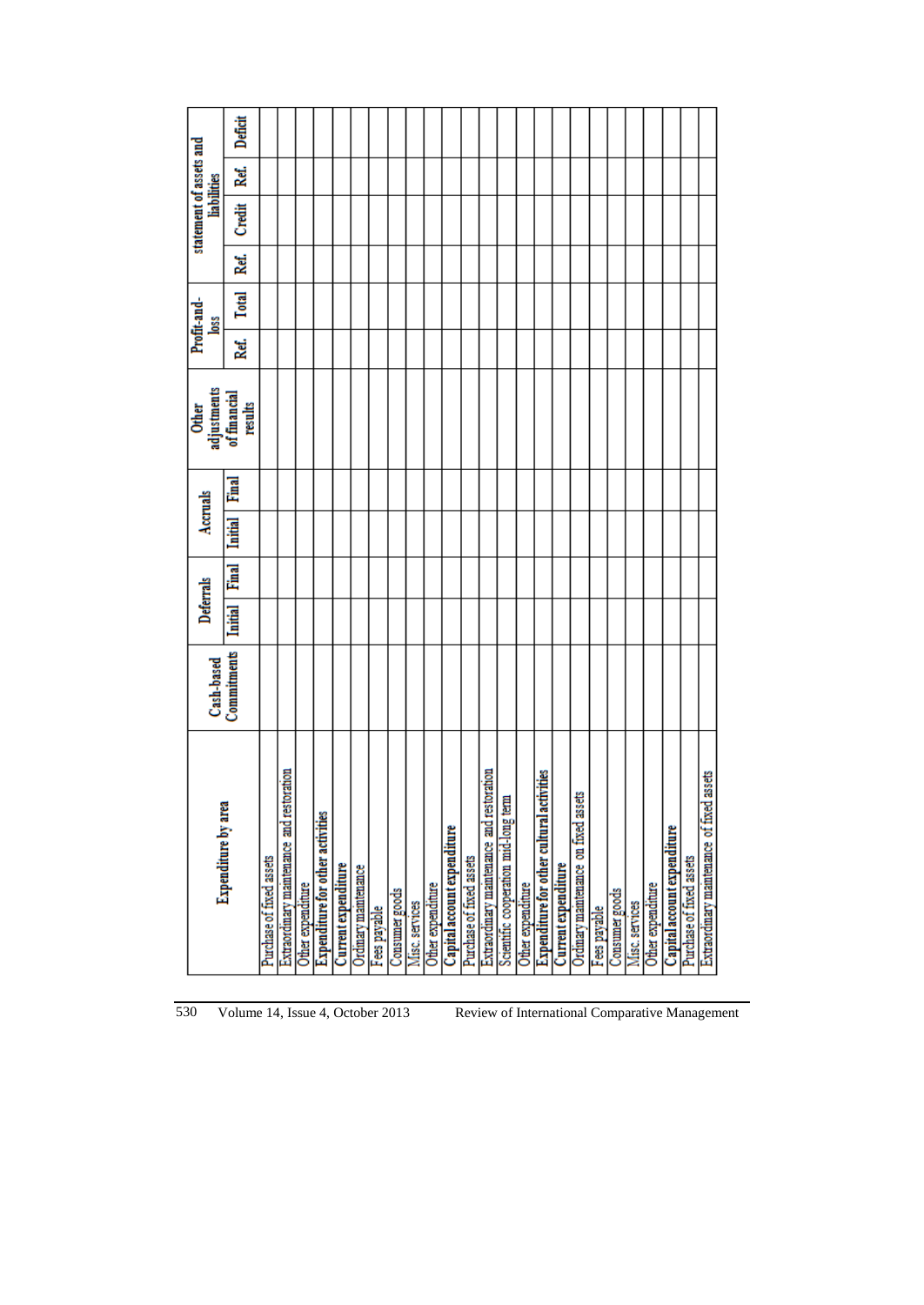|                                                        | Cash-based  | Deferrals      |       | Accruals       |   | adjustments<br><b>Other</b> |      | Profit-and-<br><b>Joss</b> |      | statement of assets and<br>liabilities |      |         |
|--------------------------------------------------------|-------------|----------------|-------|----------------|---|-----------------------------|------|----------------------------|------|----------------------------------------|------|---------|
| <b>Expenditure by area</b>                             | Commitments | <b>Initial</b> | Final | <b>Initial</b> | ē | of financial<br>results     | Ref. | Total                      | Ref. | Credit                                 | Ref. | Deficit |
| Other expenditure                                      |             |                |       |                |   |                             |      |                            |      |                                        |      |         |
| å<br><b>Expenditure for commercial activi</b>          |             |                |       |                |   |                             |      |                            |      |                                        |      |         |
| <b>Current</b> expenditure                             |             |                |       |                |   |                             |      |                            |      |                                        |      |         |
| Ordinary maintenance on fixed assets                   |             |                |       |                |   |                             |      |                            |      |                                        |      |         |
| Fees payable                                           |             |                |       |                |   |                             |      |                            |      |                                        |      |         |
| Consumer goods                                         |             |                |       |                |   |                             |      |                            |      |                                        |      |         |
| Misc. services (utilities)                             |             |                |       |                |   |                             |      |                            |      |                                        |      |         |
| Other expenditure                                      |             |                |       |                |   |                             |      |                            |      |                                        |      |         |
| Capital account expenditure                            |             |                |       |                |   |                             |      |                            |      |                                        |      |         |
| Purchase of fixed assets                               |             |                |       |                |   |                             |      |                            |      |                                        |      |         |
| assets<br>Extraordinary maintenance of fixed           |             |                |       |                |   |                             |      |                            |      |                                        |      |         |
| Other expenditure                                      |             |                |       |                |   |                             |      |                            |      |                                        |      |         |
| <b>Expenditure for supporting activities</b>           |             |                |       |                |   |                             |      |                            |      |                                        |      |         |
| <b>Current expenditure</b>                             |             |                |       |                |   |                             |      |                            |      |                                        |      |         |
| Ordinary maintenance on fixed assets                   |             |                |       |                |   |                             |      |                            |      |                                        |      |         |
| Fees payable (hire of fixed assets)                    |             |                |       |                |   |                             |      |                            |      |                                        |      |         |
| Consumer goods                                         |             |                |       |                |   |                             |      |                            |      |                                        |      |         |
| advertising)<br>Misc. services (utilities, consulting, |             |                |       |                |   |                             |      |                            |      |                                        |      |         |
| Directors' fees                                        |             |                |       |                |   |                             |      |                            |      |                                        |      |         |
| Staff salaries                                         |             |                |       |                |   |                             |      |                            |      |                                        |      |         |
| Other expenditure                                      |             |                |       |                |   |                             |      |                            |      |                                        |      |         |
| Capital account expenditure                            |             |                |       |                |   |                             |      |                            |      |                                        |      |         |
| Purchase of fixed assets                               |             |                |       |                |   |                             |      |                            |      |                                        |      |         |
| assets<br>Extraordinary maintenance of fixed           |             |                |       |                |   |                             |      |                            |      |                                        |      |         |
| Other expenditure                                      |             |                |       |                |   |                             |      |                            |      |                                        |      |         |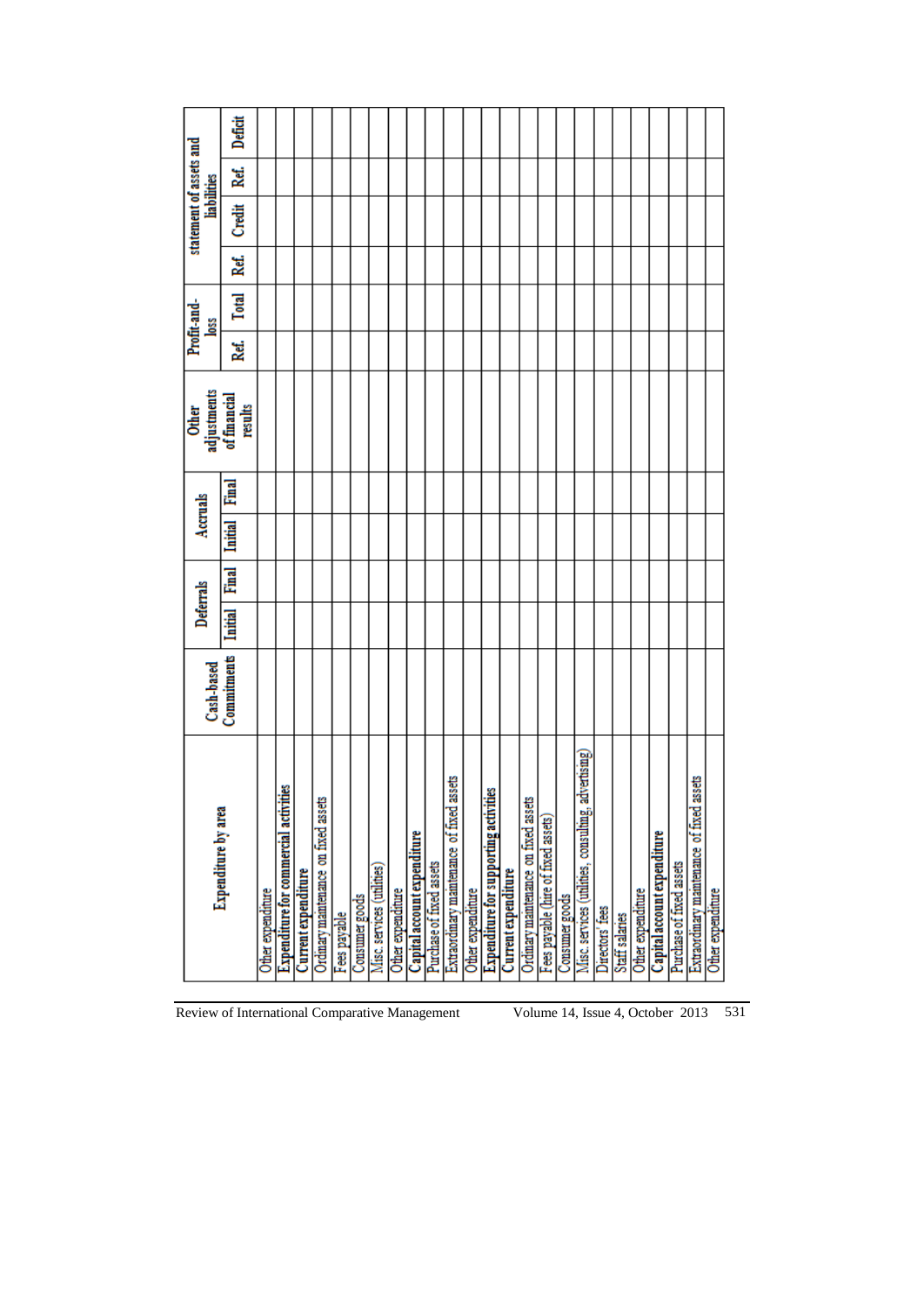| <b>Expenditure by area</b>                         | Cash-based  | Deferrals      |       | Accruals       |       | adjustments<br>of financial<br><b>Other</b> |      | Profit-and-<br><u>loss</u> |      | statement of assets and<br><b>liabilities</b> |      |         |
|----------------------------------------------------|-------------|----------------|-------|----------------|-------|---------------------------------------------|------|----------------------------|------|-----------------------------------------------|------|---------|
|                                                    | Commitments | <b>Luitial</b> | Final | <b>Luitial</b> | Final | results                                     | Ref. | <b>Total</b>               | Ref. | Credit                                        | Ref. | Deficit |
| <b>Expenditure for financial activities</b>        |             |                |       |                |       |                                             |      |                            |      |                                               |      |         |
| <b>Current expenditure</b>                         |             |                |       |                |       |                                             |      |                            |      |                                               |      |         |
| <b>Surc</b><br>Extinction of debts or short-term l |             |                |       |                |       |                                             |      |                            |      |                                               |      |         |
| Interest payable and financial services            |             |                |       |                |       |                                             |      |                            |      |                                               |      |         |
| Other expenditure                                  |             |                |       |                |       |                                             |      |                            |      |                                               |      |         |
| Capital account expenditure                        |             |                |       |                |       |                                             |      |                            |      |                                               |      |         |
| <b>Surc</b><br>Extinction of debts or short-term   |             |                |       |                |       |                                             |      |                            |      |                                               |      |         |
| Purchase of shares                                 |             |                |       |                |       |                                             |      |                            |      |                                               |      |         |
| Other expenditure                                  |             |                |       |                |       |                                             |      |                            |      |                                               |      |         |
| Extraordinary expenditure                          |             |                |       |                |       |                                             |      |                            |      |                                               |      |         |
| <b>Taxes</b> and duties                            |             |                |       |                |       |                                             |      |                            |      |                                               |      |         |
| General total - expenditure                        |             |                |       |                |       |                                             |      |                            |      |                                               |      |         |
| er materials<br>Inventory changes raw or consum    |             |                |       |                |       |                                             |      |                            |      |                                               |      |         |
| Amortuation costs                                  |             |                |       |                |       |                                             |      |                            |      |                                               |      |         |
| Bad debts provision                                |             |                |       |                |       |                                             |      |                            |      |                                               |      |         |
| <b>Contingent liabilities</b>                      |             |                |       |                |       |                                             |      |                            |      |                                               |      |         |
| <b>Balance deficit</b>                             |             |                |       |                |       |                                             |      |                            |      |                                               |      |         |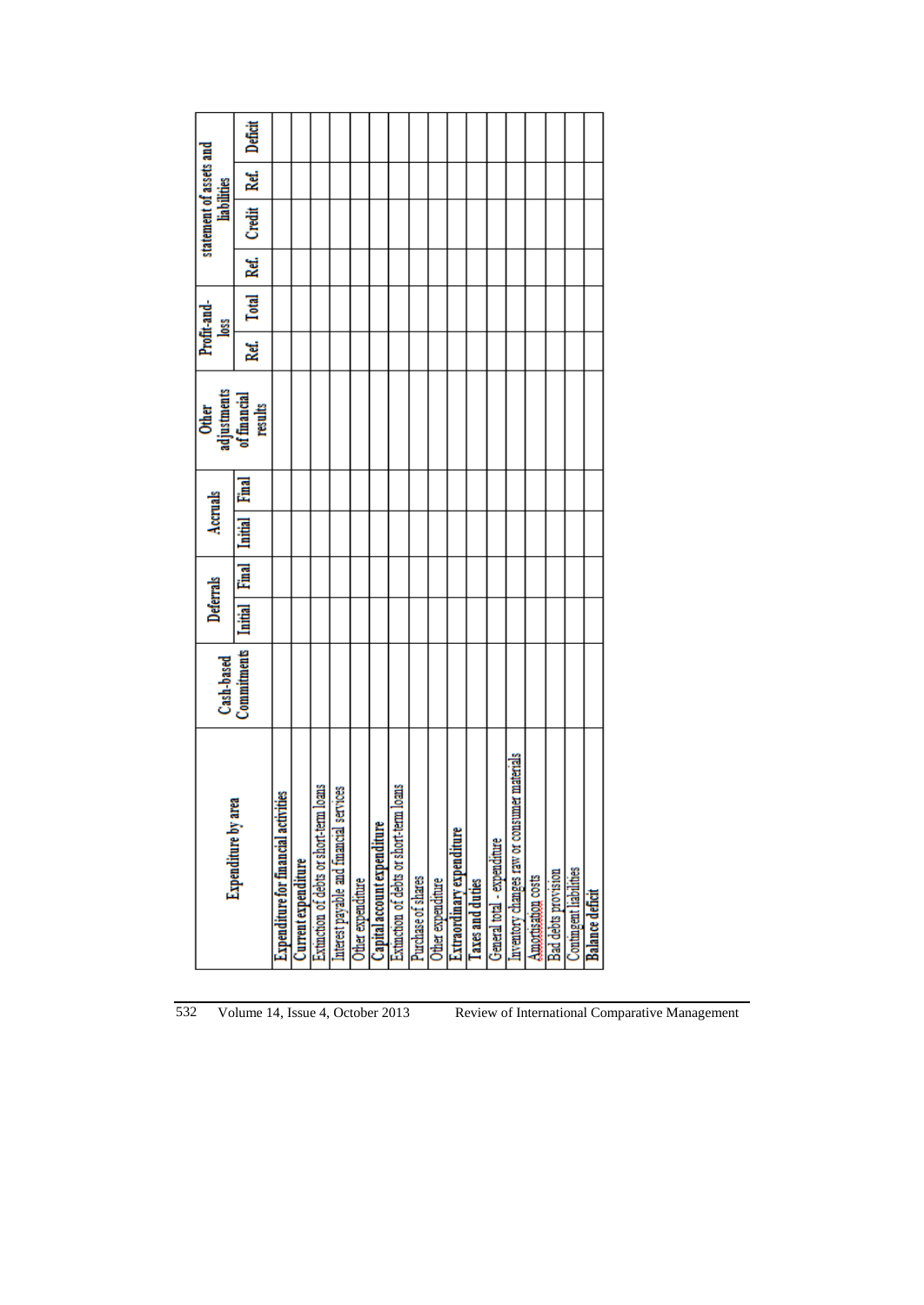The reconciliation statement, after the cash accounting data, shows, both for revenue and for expenses, components not included in the financial statement that influence economic-asset documents, that is to say, values deriving from management items that have no cash content, such as amortisation rates and any write-downs and funds. These items, not included in financial reporting, are measured using nonaccounting means and complete the transition process with financial data.

To profit-and-loss is registered the algebraic sum of financial values, the five columns of adjustments and any extraordinary revenue and expenses (for example, a capital loss generated by sale of an object not completely amortised). Into the statement of assets and liabilities, on the other hand, go accruals and deferrals deriving from cash movements concerning assets (capital account revenues and expenditure, movement of assets/liabilities and cash reserves).

The profit-and-loss form is progressive, so we can see intermediate results of museum activities and services (Table 3).

Entries are classified according to kind, in order to highlight the contribution of each activity to the final result, and divided into six areas with the following capital letters: A) institutional management B) commercial management C) operative management D) capital management E) non-recurring items and F) fiscal management.

Institutional management is the most detailed area and is made up of the algebraic sum of results from care and conservation of collections, permanent exhibitions and exploitation of collections, associated institutional activities and other cultural activities. In particular, for each activity, we must consider income and funding for current spending and their share in capital account for the financial year. To these entries must be added reimbursements, gifts, donations and sponsorships and other income for each single type of activity. On the expenditure side must be considered purchase of goods and services, use of third party goods, personnel costs, depreciation, changes in inventory and all other costs for the specific activity.

The difference between income and costs of institutional activities (Area A) forms the institutional management result of the museum, which is the first intermediate result of the profit-and-loss account, representing the result of the museum's core business. This measures the economic efficiency of the museum's institutional management and gives an immediate, succinct overview of the internal production efficiency and effectiveness of the actions carried out. A negative result underlines that costs of institutional activities exceed respective income, suggesting careful analysis of the factors that generated this result in order to identify and, if necessary, remove the causes of imbalance.

Area B (commercial activities) identifies the result of these activities that should, by nature, be positive and support institutional activity.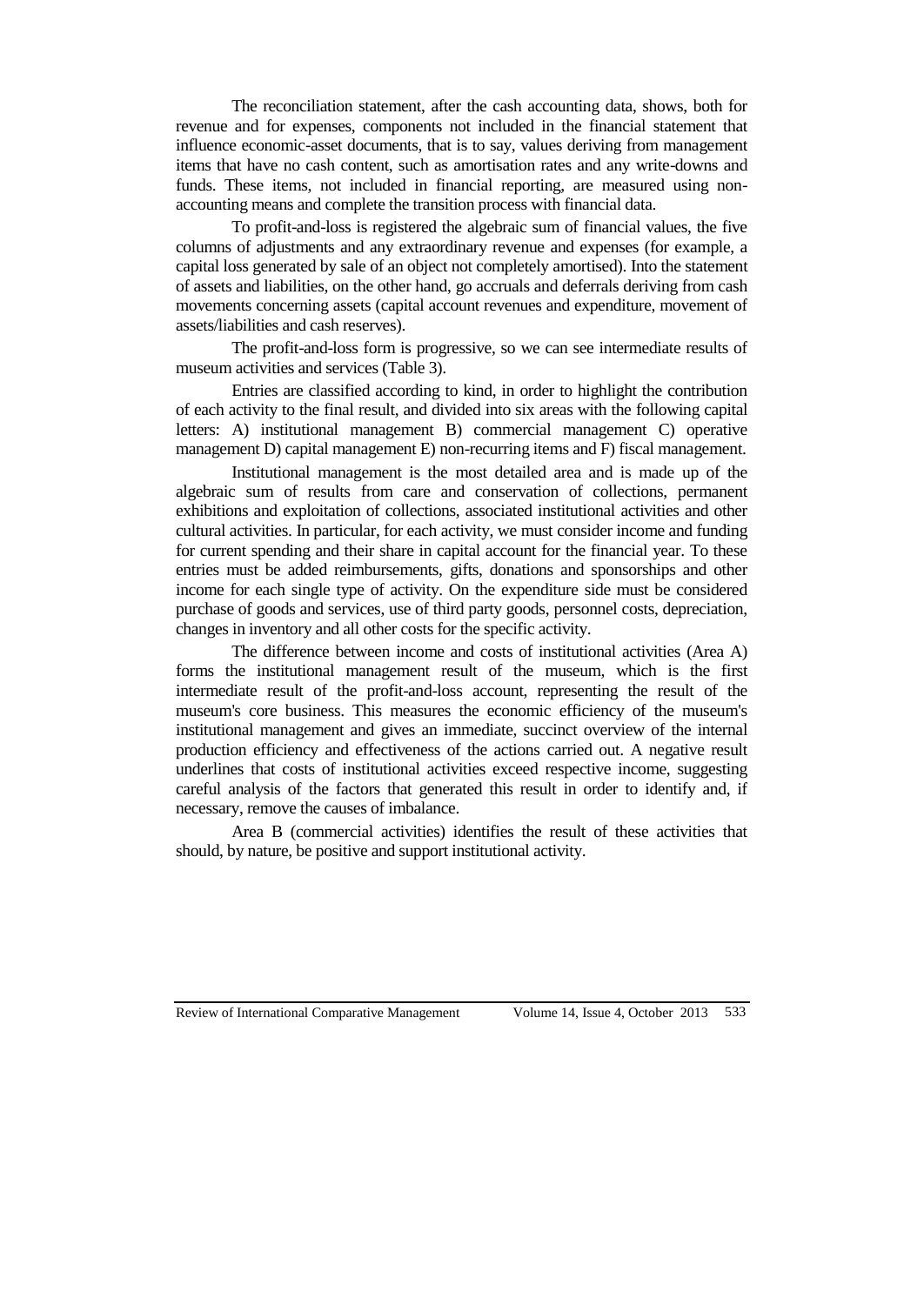# **Table 3 - Profit-and-loss accounting**

| + Income and funding for care and conservation of collections<br>- Costs for care and conservation of collections<br>$=$ (a) Results for care and conservation of collections<br>+ Income and funding for permanent exhibitions and exploitations of collections<br>- Costs for permanent exhibitions and exploitations of collections<br>$=$ (b) Results for permanent exhibitions and exploitation of collections<br>$=$ (a+b) Results for permanent exhibitions and exploitation of collections<br>+ Income and funding for associated institutional activities<br>- Costs for other institutional activities with cultural aims<br>$=$ (c) Results for other institutional activities<br>+ Income for other institutional activities with cultural aims<br>- Costs for other activities with cultural aims<br>$=$ (d) Results for other institutional activities with cultural aims<br>$=$ (A) Results for museums institutional activity (a+b+c+d)<br>+ Revenue commercial activities<br>- Costs for commercial activities<br>$=$ (B) Results for commercial activities<br>$=$ Operating results of museum activity (A+B)<br>+ Misc. funding for current spending<br>- Non-institutional costs (supporting fees: administrative, commercial, technical, etc.)<br>$=$ Operating result before tax and interest<br>+ Financial income<br>- Financial costs<br>$=$ Result of trading profit<br>+ Extraordinary income<br>- Extraordinary expenditure<br>$\overline{R}$ = Result before tax<br>- Taxation |                                    |
|------------------------------------------------------------------------------------------------------------------------------------------------------------------------------------------------------------------------------------------------------------------------------------------------------------------------------------------------------------------------------------------------------------------------------------------------------------------------------------------------------------------------------------------------------------------------------------------------------------------------------------------------------------------------------------------------------------------------------------------------------------------------------------------------------------------------------------------------------------------------------------------------------------------------------------------------------------------------------------------------------------------------------------------------------------------------------------------------------------------------------------------------------------------------------------------------------------------------------------------------------------------------------------------------------------------------------------------------------------------------------------------------------------------------------------------------------------------------------------------------------------|------------------------------------|
|                                                                                                                                                                                                                                                                                                                                                                                                                                                                                                                                                                                                                                                                                                                                                                                                                                                                                                                                                                                                                                                                                                                                                                                                                                                                                                                                                                                                                                                                                                            | Profit-and-loss accounting by area |
|                                                                                                                                                                                                                                                                                                                                                                                                                                                                                                                                                                                                                                                                                                                                                                                                                                                                                                                                                                                                                                                                                                                                                                                                                                                                                                                                                                                                                                                                                                            |                                    |
|                                                                                                                                                                                                                                                                                                                                                                                                                                                                                                                                                                                                                                                                                                                                                                                                                                                                                                                                                                                                                                                                                                                                                                                                                                                                                                                                                                                                                                                                                                            |                                    |
|                                                                                                                                                                                                                                                                                                                                                                                                                                                                                                                                                                                                                                                                                                                                                                                                                                                                                                                                                                                                                                                                                                                                                                                                                                                                                                                                                                                                                                                                                                            |                                    |
|                                                                                                                                                                                                                                                                                                                                                                                                                                                                                                                                                                                                                                                                                                                                                                                                                                                                                                                                                                                                                                                                                                                                                                                                                                                                                                                                                                                                                                                                                                            |                                    |
|                                                                                                                                                                                                                                                                                                                                                                                                                                                                                                                                                                                                                                                                                                                                                                                                                                                                                                                                                                                                                                                                                                                                                                                                                                                                                                                                                                                                                                                                                                            |                                    |
|                                                                                                                                                                                                                                                                                                                                                                                                                                                                                                                                                                                                                                                                                                                                                                                                                                                                                                                                                                                                                                                                                                                                                                                                                                                                                                                                                                                                                                                                                                            |                                    |
|                                                                                                                                                                                                                                                                                                                                                                                                                                                                                                                                                                                                                                                                                                                                                                                                                                                                                                                                                                                                                                                                                                                                                                                                                                                                                                                                                                                                                                                                                                            |                                    |
|                                                                                                                                                                                                                                                                                                                                                                                                                                                                                                                                                                                                                                                                                                                                                                                                                                                                                                                                                                                                                                                                                                                                                                                                                                                                                                                                                                                                                                                                                                            |                                    |
|                                                                                                                                                                                                                                                                                                                                                                                                                                                                                                                                                                                                                                                                                                                                                                                                                                                                                                                                                                                                                                                                                                                                                                                                                                                                                                                                                                                                                                                                                                            |                                    |
|                                                                                                                                                                                                                                                                                                                                                                                                                                                                                                                                                                                                                                                                                                                                                                                                                                                                                                                                                                                                                                                                                                                                                                                                                                                                                                                                                                                                                                                                                                            |                                    |
|                                                                                                                                                                                                                                                                                                                                                                                                                                                                                                                                                                                                                                                                                                                                                                                                                                                                                                                                                                                                                                                                                                                                                                                                                                                                                                                                                                                                                                                                                                            |                                    |
|                                                                                                                                                                                                                                                                                                                                                                                                                                                                                                                                                                                                                                                                                                                                                                                                                                                                                                                                                                                                                                                                                                                                                                                                                                                                                                                                                                                                                                                                                                            |                                    |
|                                                                                                                                                                                                                                                                                                                                                                                                                                                                                                                                                                                                                                                                                                                                                                                                                                                                                                                                                                                                                                                                                                                                                                                                                                                                                                                                                                                                                                                                                                            |                                    |
|                                                                                                                                                                                                                                                                                                                                                                                                                                                                                                                                                                                                                                                                                                                                                                                                                                                                                                                                                                                                                                                                                                                                                                                                                                                                                                                                                                                                                                                                                                            |                                    |
|                                                                                                                                                                                                                                                                                                                                                                                                                                                                                                                                                                                                                                                                                                                                                                                                                                                                                                                                                                                                                                                                                                                                                                                                                                                                                                                                                                                                                                                                                                            |                                    |
|                                                                                                                                                                                                                                                                                                                                                                                                                                                                                                                                                                                                                                                                                                                                                                                                                                                                                                                                                                                                                                                                                                                                                                                                                                                                                                                                                                                                                                                                                                            |                                    |
|                                                                                                                                                                                                                                                                                                                                                                                                                                                                                                                                                                                                                                                                                                                                                                                                                                                                                                                                                                                                                                                                                                                                                                                                                                                                                                                                                                                                                                                                                                            |                                    |
|                                                                                                                                                                                                                                                                                                                                                                                                                                                                                                                                                                                                                                                                                                                                                                                                                                                                                                                                                                                                                                                                                                                                                                                                                                                                                                                                                                                                                                                                                                            |                                    |
|                                                                                                                                                                                                                                                                                                                                                                                                                                                                                                                                                                                                                                                                                                                                                                                                                                                                                                                                                                                                                                                                                                                                                                                                                                                                                                                                                                                                                                                                                                            |                                    |
|                                                                                                                                                                                                                                                                                                                                                                                                                                                                                                                                                                                                                                                                                                                                                                                                                                                                                                                                                                                                                                                                                                                                                                                                                                                                                                                                                                                                                                                                                                            |                                    |
|                                                                                                                                                                                                                                                                                                                                                                                                                                                                                                                                                                                                                                                                                                                                                                                                                                                                                                                                                                                                                                                                                                                                                                                                                                                                                                                                                                                                                                                                                                            |                                    |
|                                                                                                                                                                                                                                                                                                                                                                                                                                                                                                                                                                                                                                                                                                                                                                                                                                                                                                                                                                                                                                                                                                                                                                                                                                                                                                                                                                                                                                                                                                            |                                    |
|                                                                                                                                                                                                                                                                                                                                                                                                                                                                                                                                                                                                                                                                                                                                                                                                                                                                                                                                                                                                                                                                                                                                                                                                                                                                                                                                                                                                                                                                                                            |                                    |
|                                                                                                                                                                                                                                                                                                                                                                                                                                                                                                                                                                                                                                                                                                                                                                                                                                                                                                                                                                                                                                                                                                                                                                                                                                                                                                                                                                                                                                                                                                            |                                    |
|                                                                                                                                                                                                                                                                                                                                                                                                                                                                                                                                                                                                                                                                                                                                                                                                                                                                                                                                                                                                                                                                                                                                                                                                                                                                                                                                                                                                                                                                                                            |                                    |
|                                                                                                                                                                                                                                                                                                                                                                                                                                                                                                                                                                                                                                                                                                                                                                                                                                                                                                                                                                                                                                                                                                                                                                                                                                                                                                                                                                                                                                                                                                            |                                    |
|                                                                                                                                                                                                                                                                                                                                                                                                                                                                                                                                                                                                                                                                                                                                                                                                                                                                                                                                                                                                                                                                                                                                                                                                                                                                                                                                                                                                                                                                                                            |                                    |
|                                                                                                                                                                                                                                                                                                                                                                                                                                                                                                                                                                                                                                                                                                                                                                                                                                                                                                                                                                                                                                                                                                                                                                                                                                                                                                                                                                                                                                                                                                            |                                    |
|                                                                                                                                                                                                                                                                                                                                                                                                                                                                                                                                                                                                                                                                                                                                                                                                                                                                                                                                                                                                                                                                                                                                                                                                                                                                                                                                                                                                                                                                                                            | $=$ Net result of museum activity  |

The algebraic sum of the institutional result and the museum's commercial result gives the operating result. This is the second intermediate result, which measures the economic efficiency of overall operating management and enables immediate, though not detailed evaluation of internal production efficiency and effectiveness of the action carried out. The significance of this result is connected with the previous one - if both are positive, the museum shows good economic viability, both in its institutional and commercial management. If the first result is positive and the second negative, the commercial management is not instrumental, but affects institutional activity negatively. In this case, it is necessary to investigate the commercial management, which, by its nature, should contribute positively to the final result.

Area C, cross-over activities, contains entries of various types for services and activities in addition to the above, produced in various different ways from museum to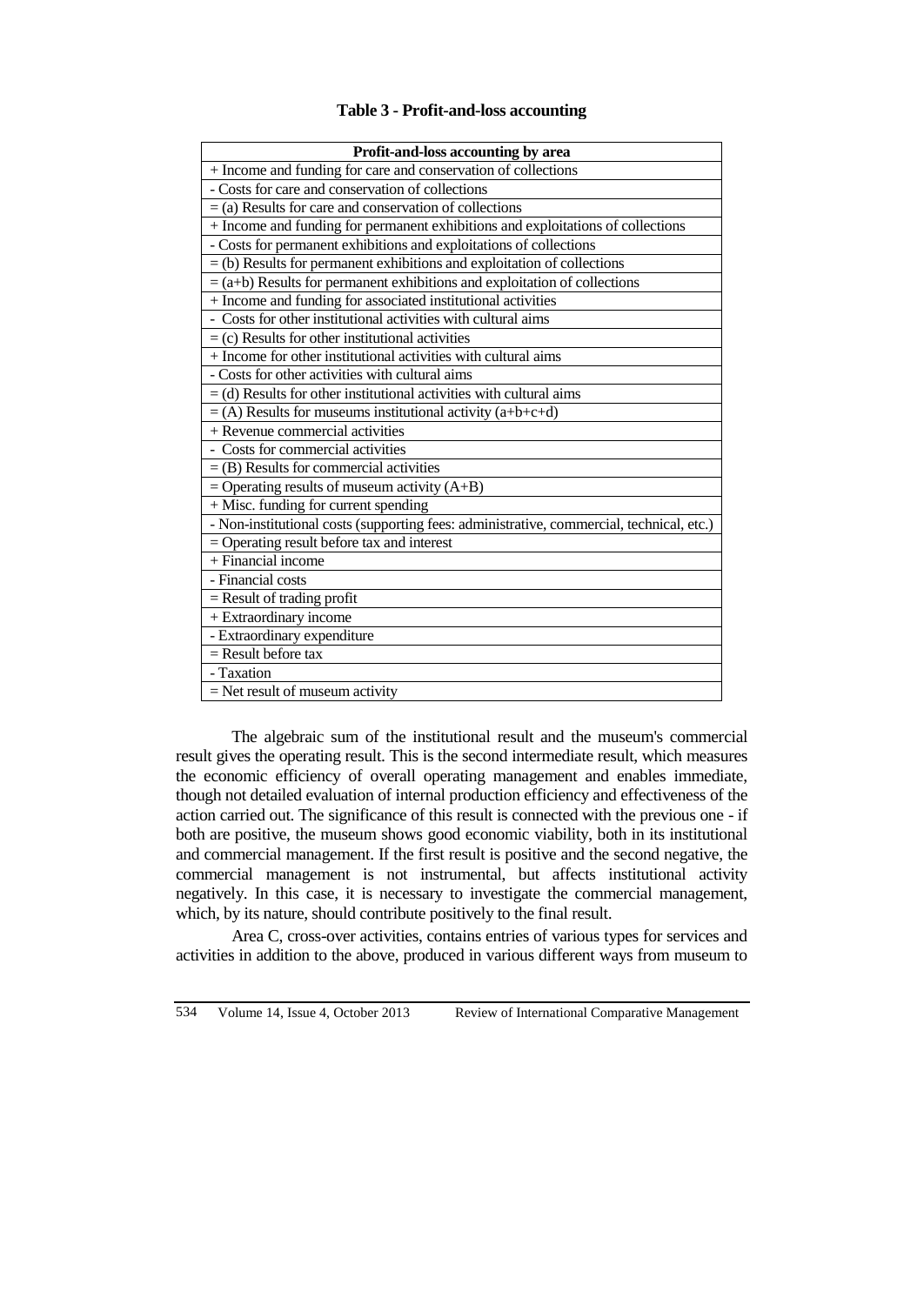museum. An example might be the variety of ways of managing reception services, security and cleaning, administration and fundraising.

The algebraic sum of results from A, B and C give the Operating profit net of financial management results.

Area D, financial management, synthesises positive and negative variations for short, medium and long-term finance operations. It is made up of two entries - income for interest receivable and expenses for interest payable, adjusted as necessary based on the accrual principle. The total of financial income and expenditure, added to the operating profit before tax and interest gives the trading profit result, which shows the "normal" capacity of the museum to generate wealth through its activity, also considering the financial variable. This result, too, must be interpreted in the light of the previous ones. If the result is negative owing to financial management there is clearly a problem in finding and using sources of finance. In the mid-long term this might undermine the financial and economic balance of the company.

Area E, non-recurring items, is the algebraic sum of positive and negative variations relating to non-recurring operations carried out during the year. It includes entries for management events that were unforeseen and unforeseeable or occurrences outside of normal activities. This is not a residual area of the profit-and-loss account, for entries that would otherwise be difficult to place, but a class with its own separate nature and importance, though unforeseeable and having a variable effect, positive or negative, on the net results. The algebraic sum of the partial results gives the result before tax, which must be interpreted as the wealth produced (profit) or destroyed (loss) through overall museum management, whether or not there is an operating surplus or deficit. Fiscal year profits increase net assets and thereby strengthen the museum's future ability to carry out its institutional function. Fiscal year losses mean the opposite - museum assets are reduced, as is its ability to achieve its goals without external or extra assistance. This result, naturally, must be interpreted in the light of the partial results that formed it and, on this subject, it appears essential to achieve a positive operating result.

Finally, Area F, the last area, concerns fiscal effects and considers the negative effect of taxation on the museum's net results. The final result, therefore, is the result after tax of museum management. The structure of the statement of assets and liabilities, in opposite columns, enables confrontation of investments with sources of finance (Table 4). For all entries are shown, in separate columns, the initial amount, variations during the fiscal year and the final amount. Also, the reason is also given for the variations: financial accounting (operations of income or expenditure) or other reasons (for example, depreciation or changes in inventory).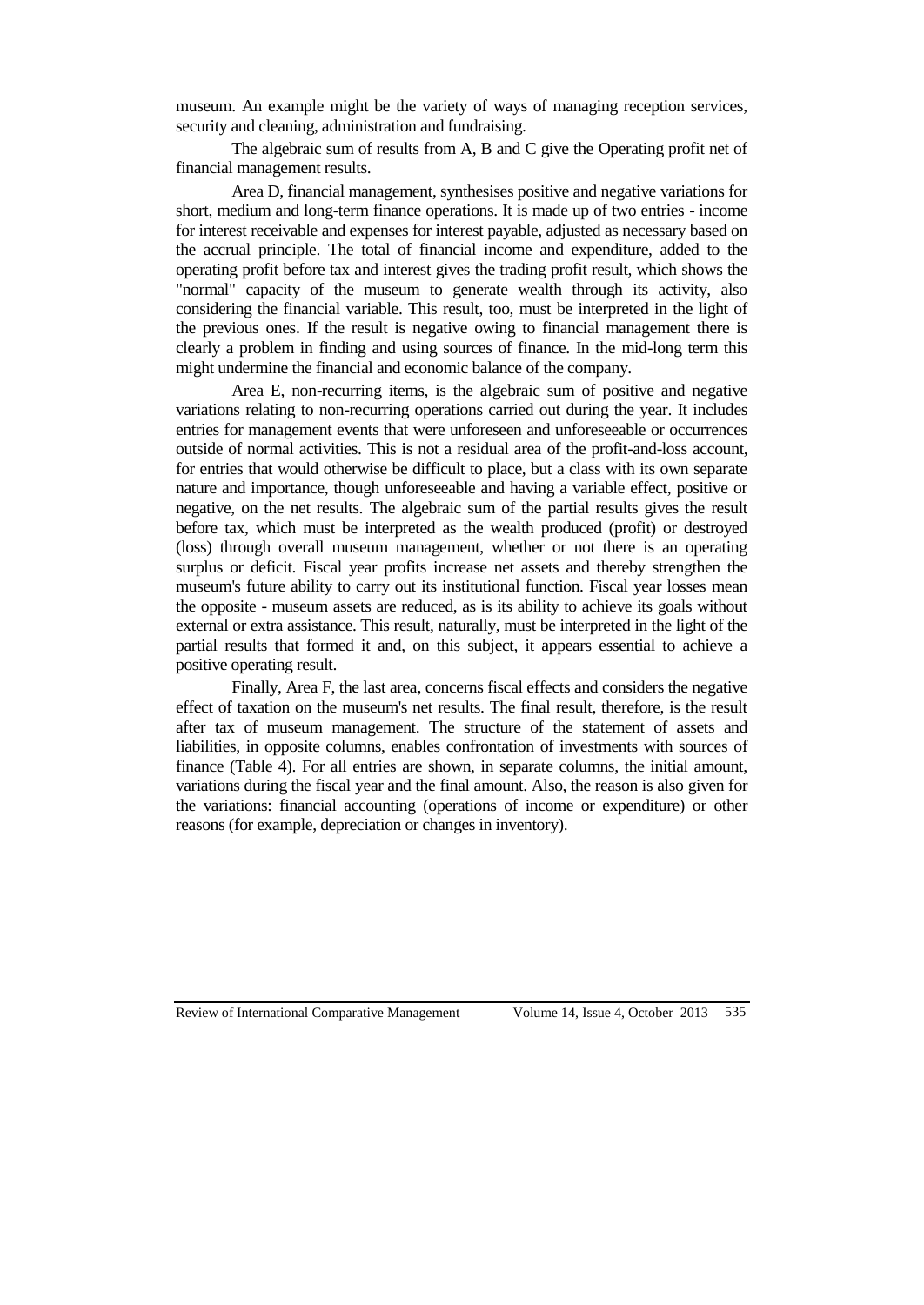| <b>Assets</b><br>$\ddag$<br>$\mathrm{+}$<br>A) fixed assets<br>I) Intangible assets<br>I) Capitalised ongoing costs<br>Total<br>II) Tangible assets<br>1) Buildings and lands<br>2) Machinery, equipment<br>and plant<br>3) IT equipment and<br>systems<br>4) Vehicles<br>5) Office machinery<br>6) Museum collections<br>7) Over third-party rights<br>8) Current fixed assets<br>Total<br>II) Tangible assets<br>1) Bad debts<br>2) Security deposit debts<br>Total<br>Total fixed assets A)<br><b>B)</b> Current assets<br>I) Inventory<br>Total<br><b>II</b> ) Receivables<br>I) From public sector<br>2) Towards others<br>3) For deposits<br>Total<br><b>III</b> ) Liquidity<br>1) Cash funds<br>2) Bank deposits<br>Total<br>Total current assets<br>C) Accruals and deferrals<br>1) Accrued income<br>2) Deferred income<br><b>Total Accruals and deferrals</b><br>Total income $(A+B+C)$<br>memorandum accounts<br>D) Works to be carried out<br>E) Third-party goods | <b>Statement of assets and</b><br>liabilities | <b>Initial</b> | $\Delta$ from cash based<br>accounting | $\Delta$ from other<br>sources | Final  |
|--------------------------------------------------------------------------------------------------------------------------------------------------------------------------------------------------------------------------------------------------------------------------------------------------------------------------------------------------------------------------------------------------------------------------------------------------------------------------------------------------------------------------------------------------------------------------------------------------------------------------------------------------------------------------------------------------------------------------------------------------------------------------------------------------------------------------------------------------------------------------------------------------------------------------------------------------------------------------------|-----------------------------------------------|----------------|----------------------------------------|--------------------------------|--------|
|                                                                                                                                                                                                                                                                                                                                                                                                                                                                                                                                                                                                                                                                                                                                                                                                                                                                                                                                                                                |                                               | amount         |                                        |                                | amount |
|                                                                                                                                                                                                                                                                                                                                                                                                                                                                                                                                                                                                                                                                                                                                                                                                                                                                                                                                                                                |                                               |                |                                        |                                |        |
|                                                                                                                                                                                                                                                                                                                                                                                                                                                                                                                                                                                                                                                                                                                                                                                                                                                                                                                                                                                |                                               |                |                                        |                                |        |
|                                                                                                                                                                                                                                                                                                                                                                                                                                                                                                                                                                                                                                                                                                                                                                                                                                                                                                                                                                                |                                               |                |                                        |                                |        |
|                                                                                                                                                                                                                                                                                                                                                                                                                                                                                                                                                                                                                                                                                                                                                                                                                                                                                                                                                                                |                                               |                |                                        |                                |        |
|                                                                                                                                                                                                                                                                                                                                                                                                                                                                                                                                                                                                                                                                                                                                                                                                                                                                                                                                                                                |                                               |                |                                        |                                |        |
|                                                                                                                                                                                                                                                                                                                                                                                                                                                                                                                                                                                                                                                                                                                                                                                                                                                                                                                                                                                |                                               |                |                                        |                                |        |
|                                                                                                                                                                                                                                                                                                                                                                                                                                                                                                                                                                                                                                                                                                                                                                                                                                                                                                                                                                                |                                               |                |                                        |                                |        |
|                                                                                                                                                                                                                                                                                                                                                                                                                                                                                                                                                                                                                                                                                                                                                                                                                                                                                                                                                                                |                                               |                |                                        |                                |        |
|                                                                                                                                                                                                                                                                                                                                                                                                                                                                                                                                                                                                                                                                                                                                                                                                                                                                                                                                                                                |                                               |                |                                        |                                |        |
|                                                                                                                                                                                                                                                                                                                                                                                                                                                                                                                                                                                                                                                                                                                                                                                                                                                                                                                                                                                |                                               |                |                                        |                                |        |
|                                                                                                                                                                                                                                                                                                                                                                                                                                                                                                                                                                                                                                                                                                                                                                                                                                                                                                                                                                                |                                               |                |                                        |                                |        |
|                                                                                                                                                                                                                                                                                                                                                                                                                                                                                                                                                                                                                                                                                                                                                                                                                                                                                                                                                                                |                                               |                |                                        |                                |        |
|                                                                                                                                                                                                                                                                                                                                                                                                                                                                                                                                                                                                                                                                                                                                                                                                                                                                                                                                                                                |                                               |                |                                        |                                |        |
|                                                                                                                                                                                                                                                                                                                                                                                                                                                                                                                                                                                                                                                                                                                                                                                                                                                                                                                                                                                |                                               |                |                                        |                                |        |
|                                                                                                                                                                                                                                                                                                                                                                                                                                                                                                                                                                                                                                                                                                                                                                                                                                                                                                                                                                                |                                               |                |                                        |                                |        |
|                                                                                                                                                                                                                                                                                                                                                                                                                                                                                                                                                                                                                                                                                                                                                                                                                                                                                                                                                                                |                                               |                |                                        |                                |        |
|                                                                                                                                                                                                                                                                                                                                                                                                                                                                                                                                                                                                                                                                                                                                                                                                                                                                                                                                                                                |                                               |                |                                        |                                |        |
|                                                                                                                                                                                                                                                                                                                                                                                                                                                                                                                                                                                                                                                                                                                                                                                                                                                                                                                                                                                |                                               |                |                                        |                                |        |
|                                                                                                                                                                                                                                                                                                                                                                                                                                                                                                                                                                                                                                                                                                                                                                                                                                                                                                                                                                                |                                               |                |                                        |                                |        |
|                                                                                                                                                                                                                                                                                                                                                                                                                                                                                                                                                                                                                                                                                                                                                                                                                                                                                                                                                                                |                                               |                |                                        |                                |        |
|                                                                                                                                                                                                                                                                                                                                                                                                                                                                                                                                                                                                                                                                                                                                                                                                                                                                                                                                                                                |                                               |                |                                        |                                |        |
|                                                                                                                                                                                                                                                                                                                                                                                                                                                                                                                                                                                                                                                                                                                                                                                                                                                                                                                                                                                |                                               |                |                                        |                                |        |
|                                                                                                                                                                                                                                                                                                                                                                                                                                                                                                                                                                                                                                                                                                                                                                                                                                                                                                                                                                                |                                               |                |                                        |                                |        |
|                                                                                                                                                                                                                                                                                                                                                                                                                                                                                                                                                                                                                                                                                                                                                                                                                                                                                                                                                                                |                                               |                |                                        |                                |        |
|                                                                                                                                                                                                                                                                                                                                                                                                                                                                                                                                                                                                                                                                                                                                                                                                                                                                                                                                                                                |                                               |                |                                        |                                |        |
|                                                                                                                                                                                                                                                                                                                                                                                                                                                                                                                                                                                                                                                                                                                                                                                                                                                                                                                                                                                |                                               |                |                                        |                                |        |
|                                                                                                                                                                                                                                                                                                                                                                                                                                                                                                                                                                                                                                                                                                                                                                                                                                                                                                                                                                                |                                               |                |                                        |                                |        |
|                                                                                                                                                                                                                                                                                                                                                                                                                                                                                                                                                                                                                                                                                                                                                                                                                                                                                                                                                                                |                                               |                |                                        |                                |        |
|                                                                                                                                                                                                                                                                                                                                                                                                                                                                                                                                                                                                                                                                                                                                                                                                                                                                                                                                                                                |                                               |                |                                        |                                |        |
|                                                                                                                                                                                                                                                                                                                                                                                                                                                                                                                                                                                                                                                                                                                                                                                                                                                                                                                                                                                |                                               |                |                                        |                                |        |
|                                                                                                                                                                                                                                                                                                                                                                                                                                                                                                                                                                                                                                                                                                                                                                                                                                                                                                                                                                                |                                               |                |                                        |                                |        |
|                                                                                                                                                                                                                                                                                                                                                                                                                                                                                                                                                                                                                                                                                                                                                                                                                                                                                                                                                                                |                                               |                |                                        |                                |        |
|                                                                                                                                                                                                                                                                                                                                                                                                                                                                                                                                                                                                                                                                                                                                                                                                                                                                                                                                                                                |                                               |                |                                        |                                |        |
|                                                                                                                                                                                                                                                                                                                                                                                                                                                                                                                                                                                                                                                                                                                                                                                                                                                                                                                                                                                |                                               |                |                                        |                                |        |
|                                                                                                                                                                                                                                                                                                                                                                                                                                                                                                                                                                                                                                                                                                                                                                                                                                                                                                                                                                                |                                               |                |                                        |                                |        |
|                                                                                                                                                                                                                                                                                                                                                                                                                                                                                                                                                                                                                                                                                                                                                                                                                                                                                                                                                                                |                                               |                |                                        |                                |        |
|                                                                                                                                                                                                                                                                                                                                                                                                                                                                                                                                                                                                                                                                                                                                                                                                                                                                                                                                                                                |                                               |                |                                        |                                |        |
|                                                                                                                                                                                                                                                                                                                                                                                                                                                                                                                                                                                                                                                                                                                                                                                                                                                                                                                                                                                |                                               |                |                                        |                                |        |
|                                                                                                                                                                                                                                                                                                                                                                                                                                                                                                                                                                                                                                                                                                                                                                                                                                                                                                                                                                                |                                               |                |                                        |                                |        |
|                                                                                                                                                                                                                                                                                                                                                                                                                                                                                                                                                                                                                                                                                                                                                                                                                                                                                                                                                                                |                                               |                |                                        |                                |        |
|                                                                                                                                                                                                                                                                                                                                                                                                                                                                                                                                                                                                                                                                                                                                                                                                                                                                                                                                                                                |                                               |                |                                        |                                |        |
|                                                                                                                                                                                                                                                                                                                                                                                                                                                                                                                                                                                                                                                                                                                                                                                                                                                                                                                                                                                |                                               |                |                                        |                                |        |

# **Table 4 - Statement of assets and liabilities.**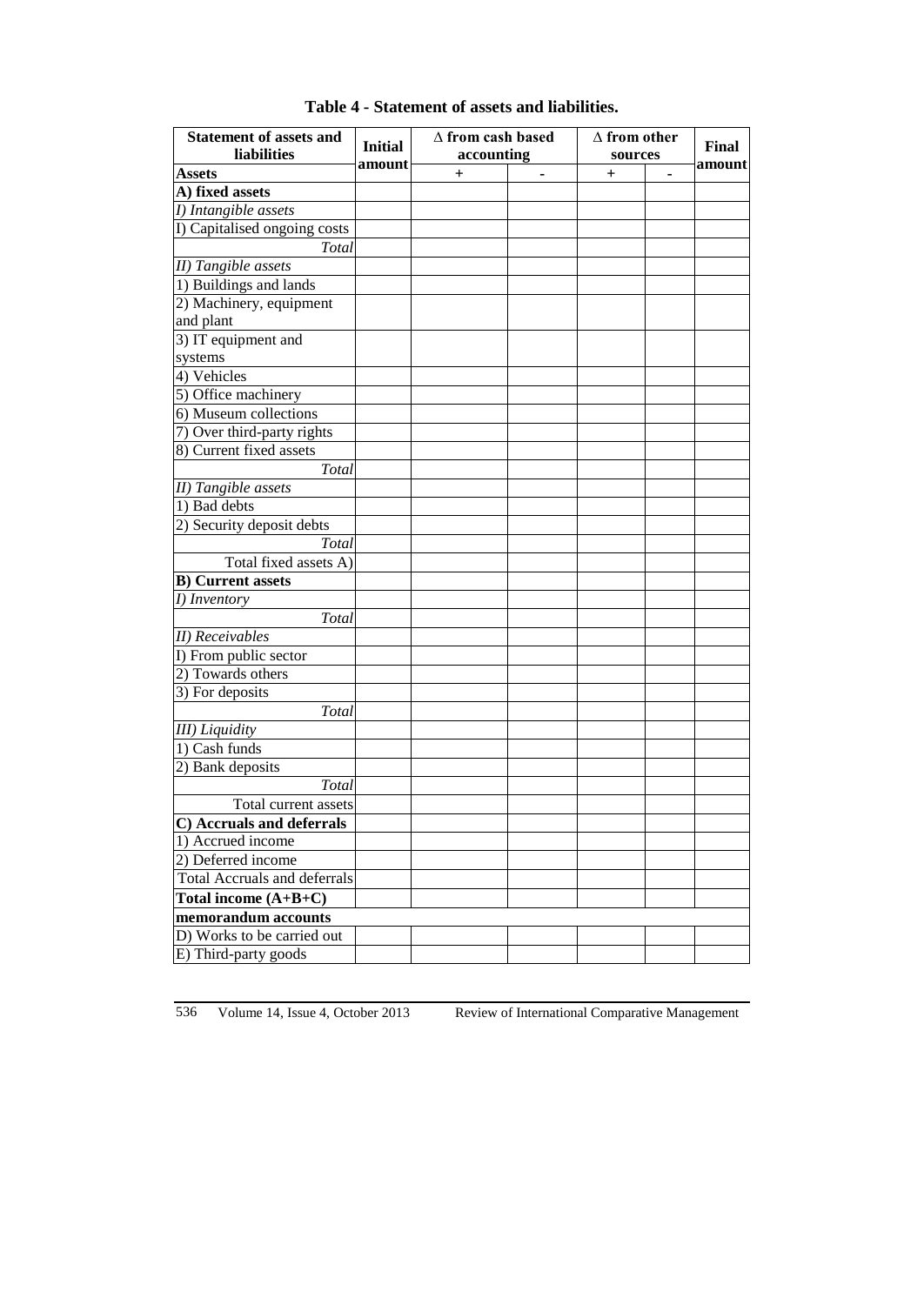| <b>Statement of assets and</b><br>liabilities | <b>Initial</b> | $\wedge$ from cash based<br>accounting | $\Delta$ from other<br>sources | Final  |
|-----------------------------------------------|----------------|----------------------------------------|--------------------------------|--------|
| <b>Deficit</b>                                | amount         | $^{+}$                                 | $+$                            | amount |
| A) Equity                                     |                |                                        |                                |        |
| I) Net balance                                |                |                                        |                                |        |
| II) Fiscal year profits/losses                |                |                                        |                                |        |
| Total equity A)                               |                |                                        |                                |        |
| <b>B)</b> Contributions                       |                |                                        |                                |        |
| I) For capital account                        |                |                                        |                                |        |
| Total contributions B)                        |                |                                        |                                |        |
| C) Debts                                      |                |                                        |                                |        |
| I) Debts                                      |                |                                        |                                |        |
| II) Operating debts                           |                |                                        |                                |        |
| III) VAT payable                              |                |                                        |                                |        |
| IV) Debts for transfers                       |                |                                        |                                |        |
| V) Other debts                                |                |                                        |                                |        |
| Total debts C)                                |                |                                        |                                |        |
| D) Accruals and deferrals                     |                |                                        |                                |        |
| 1) Accrued expenditure                        |                |                                        |                                |        |
| 2) Deferred expenditure                       |                |                                        |                                |        |
| <b>Total Accruals and deferrals</b>           |                |                                        |                                |        |
| D)                                            |                |                                        |                                |        |
| <b>Total expenditure</b>                      |                |                                        |                                |        |
| $(A+B+C+D)$                                   |                |                                        |                                |        |
| <b>Memorandum accounts</b>                    |                |                                        |                                |        |
| E) Works to be carried out                    |                |                                        |                                |        |
| F) Third-party goods                          |                |                                        |                                |        |

The statement of assets and liabilities respects the criterion of the equity method, according to which the income valuation reserves are credited against assets to which they refer.

The fixed assets class includes capital items, renewable intangible assets and intangible property rights, destined for unlimited use for museum activity.

In the current assets class, receivables are divided, according to the type of debtor, as follows: 1) Receivables from public bodies; 2) Receivables from others.

The first category includes the total value of receivables from the entire public sector.

The second entry shows, under residual logic, the total value of receivables that the museum holds for other clients, not included in the public sector.

The negative assets are structured to highlight the distinction between equity and debt. In particular, liabilities are divided into three main classes: A) equity B) debts C) accruals and deferrals.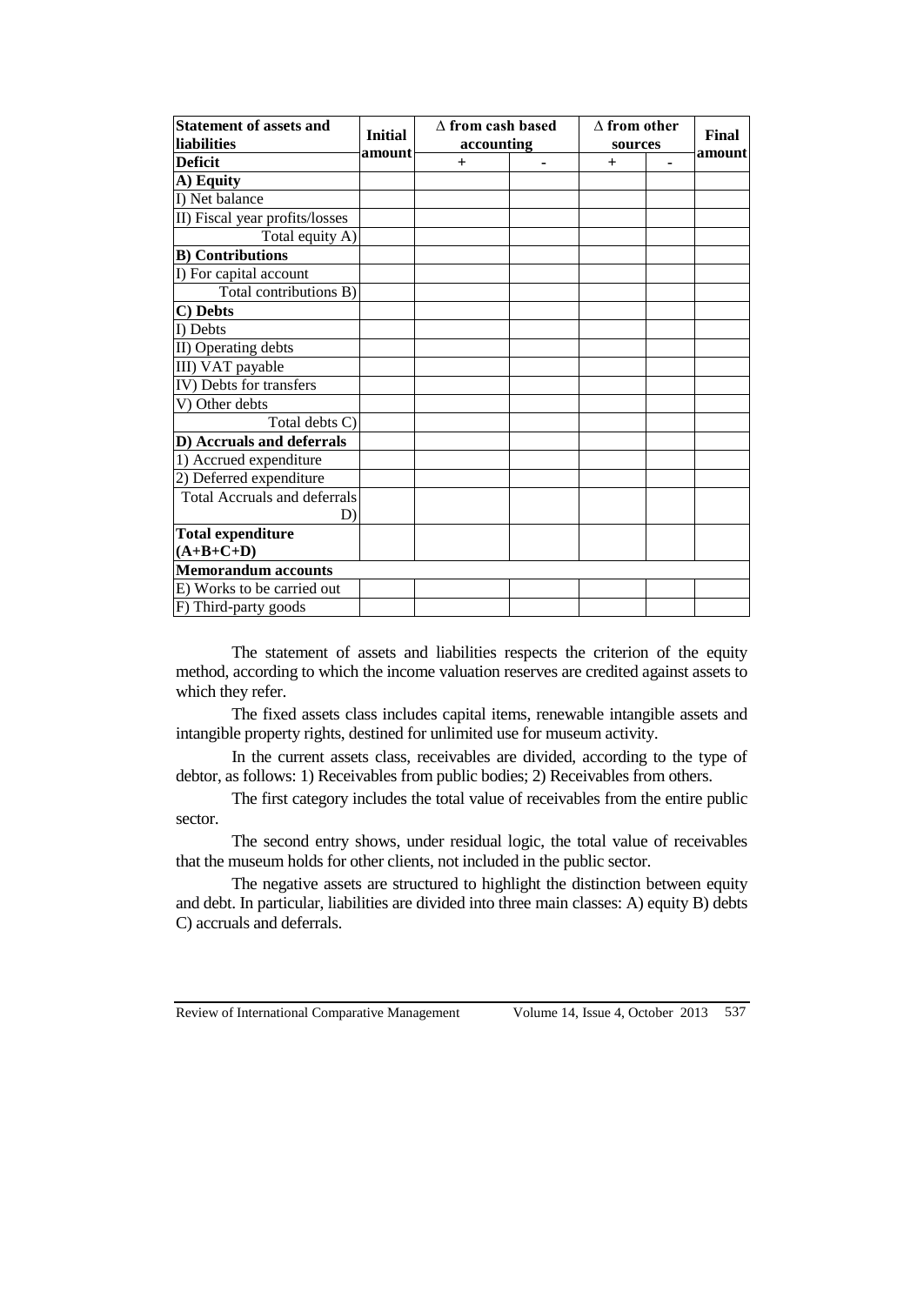Equity includes financing for public investments, bequests tied to investments and various reserve funds. From an economic-assets view, increase or decreases during the fiscal year depend upon the net results, shown in the profit-and-loss account.

The section Debts is divided according to the nature of creditors. Other debts include, under residual logic, entries that cannot be placed elsewhere.

At the foot of the statement of assets and liabilities we find the memorandum accounts, i.e. lesser accounting systems that highlight company facts, which, as they are not included in the balance sheet, risk being ignored. These memoranda, not included in assets and liabilities, are used to highlight important elements for the museum management, such as, e.g. values of work to be carried out.

# **Conclusions**

It is essential to determine the year result (profit or loss) of a museum in order to have a complete picture of its performance (Weil 2005) and, at the same time, to properly account for the use of public funds and consequent results (Canergie and West 2005).

This method of "deriving" accrual accounting results from cash based accounts shows that, from a theoretical and applicative point of view, it is possible to draw up a balance sheet for public museums, even when this is not expressly required, in order to produce information on the financial, economic and asset results obtained. In this way we can measure management performance by means of synthesising the profit-and-loss statement with assets and liabilities, in a reporting system organised by management area.

We also believe that the methodology presented may be considered a logical procedure that can be applied to all economic-production organisations that only use cash based accounting, but want to determine their final results (profit or loss).

The forms presented might be a first step towards an accrual database, to be used in calculating financial, economic and asset indicators. The information is also of strategic use for spot checks into management areas with unsatisfactory performance.

Nonetheless, this study has some limits.

Firstly, the reconciliation statement and the connected profit-and-loss forms and balance sheet have been drawn up attempting to identify all kinds of activities normally found in a public museum. However, in applying the model in practice, it will be necessary to eliminate activities and services that are not relevant (Hutter, 1998).

Also, although, from a theoretical viewpoint, there were no significant difficulties in "deriving" accrual results from cash ones, as a further development of research in the future, it will be necessary to test the method on one or more case studies.

Lastly, the main aim of a museum cannot be to achieve a profit, nor is this parameter sufficient to judge its management (Thompson 1999; Throsby 1994). Synthetic economic indicators, as operating results, must be considered as a positive or negative net flow of wealth that increases or diminishes assets and not as the museum's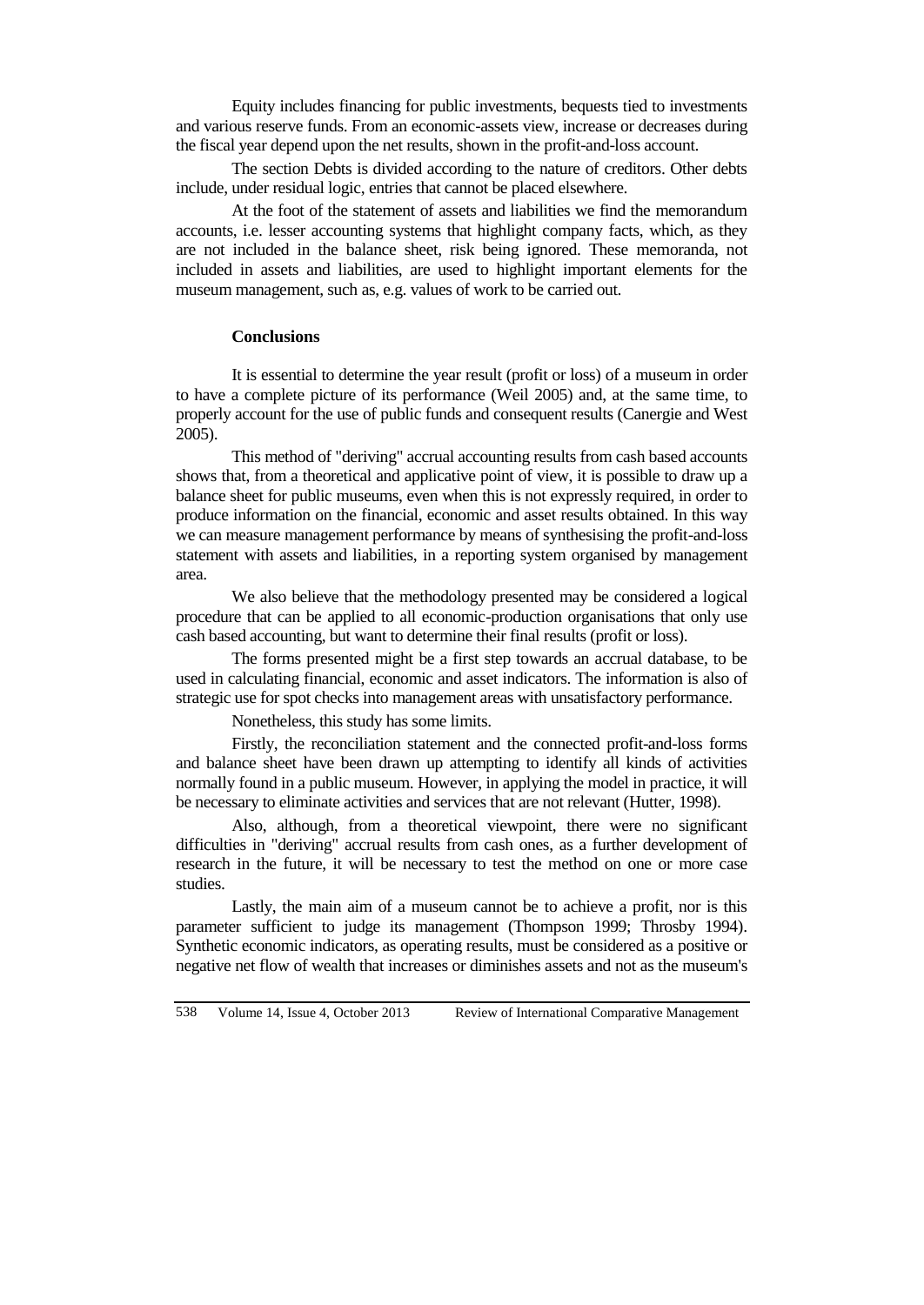capacity to carry on profitable economic exchanges with third parties. In conclusion, any judgement of year net results must of necessity be accompanied by evaluations of the cultural, social and research functions carried out by the museum. Moreover, it has to consider the visitors' assessment (Ashworth and Johnson 1996).

#### **References**

- 1. Ames, P.J., 1997. Measuring museum's merits. In: D. Moore ed., *Museum Management*, London: Routledge, p. 22-30.
- 2. Anderson, M.L., 2004. *Metrics of success in arts museums*. Los Angeles: Getty Leadership Institute.
- 3. Ashworth, J. & Johnson, P., 1996. *Sources of "value for money" for museum visitors: some survey evidence*. Journal of Cultural Economics, 20(1), pp. 67-83.
- 4. Basso, A. & Funari, S., 2004. *A quantitative approach to evaluate the relative efficiency of museums*. Journal of Cultural Economics, 28(3), pp. 195-216.
- 5. Baumol, W.J. & Bowen, W.G., 1966. *Performing arts. The economic dilemma*. New York: The Twentieth Century Fund.
- 6. Bayley, S. & Falconer, P., 1998. *Charging for admission to museums and galleries: a framework for analysing the impact on access*. Journal of Cultural Economics, 22(2/3), pp. 167-177.
- 7. Bryan, J. Munday, M. & Bevins, R., 2012. *Developing a framework for assessing the socioeconomic impacts of museums: the regional value of the "flexible museum"*. Urban Studies, 49(1), pp. 133-151.
- 8. Burton, C. & Scott, C., 2003. *Museums: challenges for the 21st century*. International Journal of Arts Management, 5(2), pp. 56-68.
- 9. Camarero, C. Garrido, M.J. & Vicente E., 2011. *How cultural organizations' size and funding influence innovation and performance: the case of museums*. Journal of Cultural Economics, 35(4), pp.247-266.
- 10.Carnegie, G. & Wolnizer, P., 1995. *Call for a range of operating performance measures*. New Accountant, 22, p. 12.
- 11.Carnegie, G. & Wolnizer P., 1996. *Enabling accountability in museums*. Accounting, Auditing and Accountability Journal, 9(5), pp. 84-89.
- 12.Carnegie, G.D. & West, B.P., 2005. *Making accounting accountable in the public sector*. Critical Perspectives on Accounting, 16(7), pp. 905-928.
- 13.Christensen, A.L. & Mohr, R.M., 2003. *Not-for profit annual reports: what do museum managers communicate?*. Financial Accountability & Management, 19(2), pp. 139-157.
- 14.Darnell, A.C. Johnson, P.S. & Thomas, R.B., 1998. *The demand for local government authority museums: management issues and hard evidence*. Local Government Studies, 24(4), pp. 77-94.
- 15.de Bruijin, J., 2002. *Performance measurement in the public sector: strategies to cope with the risk of performance measurement*. International Journal of Public Sector Management, 15(7), pp. 578-594.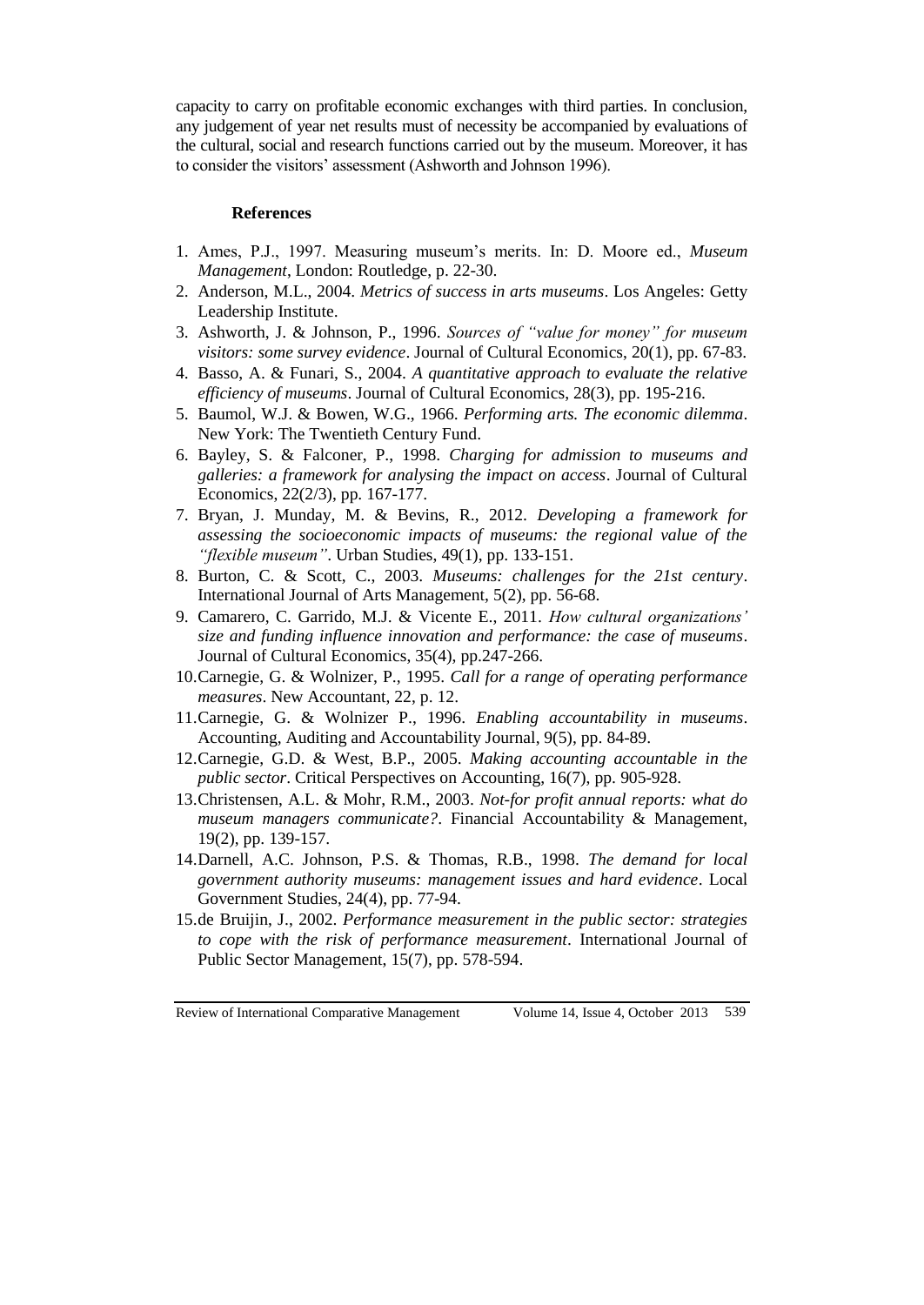- 16.Fedeli, S. & Santoni, M., 2006. *The government's choice of bureaucratic organisation: an application to Italian State Museums*. Journal of Cultural Economics, 30(1), pp. 41-72.
- 17.Feldstein, M. ed., 1991. *The economics of art museums*. Chicago: University of Chicago Press.
- 18.Finocchiaro Castro M., & Rizzo, J., 2009. *Performance measurement of heritage conservation activity in Sicily*. International Journal of Arts Management, 11(2), pp. 29-40.
- 19.Gilhespy, I., 1999. *Measuring the performance of cultural organizations: a model*. International Journal of Arts Management, 2(1), pp. 38-52.
- 20.Glaser, B.G. & Strauss, A.L., 1967. *The discovery of grounded theory: strategies for qualitative research*. Chicago: Aldine De Gruyte.
- 21.Gassler, R.S. & Grace, R., 1980. *The economic functions of non-profit enterprise: the case of art museums*. Journal of Cultural Economics, 4(1), pp. 19-32.
- 22.Heilbrun, J. & Gray, C.M., 1993. *The economics of art and culture: an American perspective*. Cambridge: Cambridge University Press.
- 23.Hutter, M., 1998. *Communication productivity: a major cause for the changing output of art museums*. Journal of Cultural Economics, 22(2/3), pp. 99-112.
- 24.Jackson, R., 1988. *A museum cost function*. Journal of Cultural Economics, 12(1), pp. 41-51.
- 25.Jaffry, S. & Apostolakis, A., 2011. *Evaluating individual preferences for the British Museums*. Journal of Cultural Economics, 35(1), pp. 49-75.
- 26.Johnson P. & Thomas, B., 1998. *The economics of museums: a research perspective*. Journal of Cultural Economics, 22(2), pp. 75-85.
- 27.Larkin, G. & Di Tommaso, M., 2003. *Wiley non-for-profit GAAP 2003: interpretation and application of accepted accounting principles*. Hoboken: Wiley and Sons.
- 28.Luksetich, W. & Partridge, M., 1997. *Demand functions for museum services*. Applied Economics, 29(12), pp. 1553-1559.
- 29.Maddison, D., 2004. *Causality and museum subsidies*. Journal of Cultural Economics, 28(2), pp. 89-108.
- 30.Martin, F., 1995. *Determining the size of museum subsidies*. Journal of Cultural Economics, 18(4), pp. 255-270.
- 31.Orr, R., 1973. *Progress in documentation: measuring the goodness of library services: a general framework for considering quantitative measures*. Journal of Documentation, 29(3), pp. 315-332.
- 32.Panozzo, F., 2000. *Management by decree. Paradoxes in the reform of the Italian public sector*. Scandinavian Journal of Management, 16(4), pp. 357-373.
- 33.Paulus, O., 2003. *Measuring museum performance: a study of museums in France and the United States*. International Journal of Arts Management, 6(1), pp. 50-63.